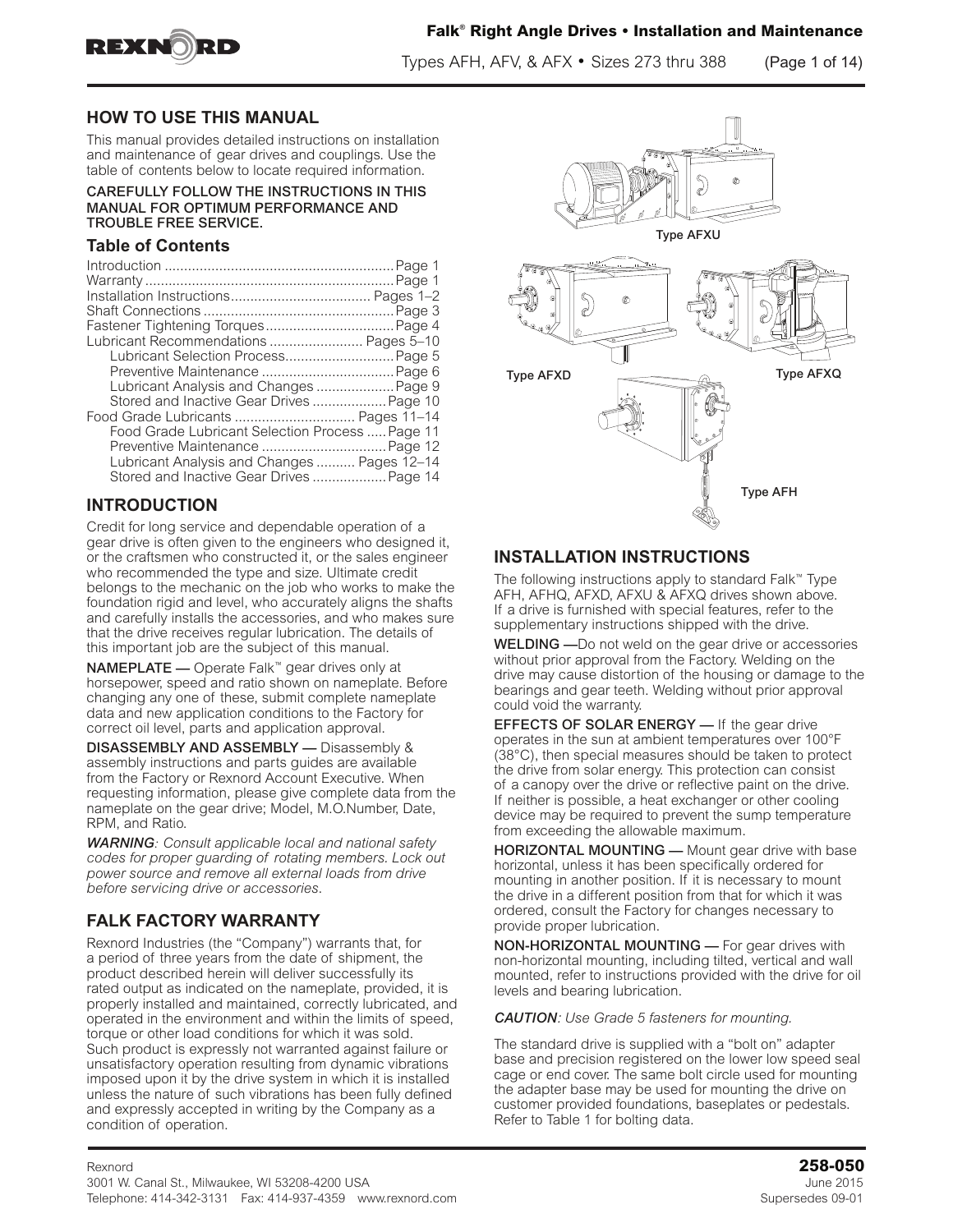(Page 2 of 14) Types AFH, AFV, & AFX • Sizes 273 thru 388



**TABLE 1 — Drive Housing to Adapter Base Bolting Data** 

| <b>DRIVE</b><br><b>SIZE</b> | Quantity | <b>Fastener</b><br><b>Size</b> | <b>Bolt</b><br>Circle | Register<br>$\mathsf{Dia}$ . —<br>Nom. | <b>Housing</b><br><b>Thread</b><br>Depth |
|-----------------------------|----------|--------------------------------|-----------------------|----------------------------------------|------------------------------------------|
| 273                         | 8        | .500-13 UNC                    | 11.50                 | 8.500                                  | .72                                      |
| 284                         | 8        | .625-11 UNC                    | 12.00                 | 9.500                                  | .90                                      |
| 305                         | 12       | .625-11 UNC                    | 13.00                 | 10.250                                 | .90                                      |
| 326                         | 12       | .625-11 UNC                    | 15.00                 | 11.500                                 | 1.12                                     |
| 357                         | 12       | .750-10 UNC                    | 17.00                 | 13.000                                 | 1.12                                     |
| 388                         | 12       | .875-9 UNC                     | 20.00                 | 15.000                                 | 1.12                                     |

FOUNDATION, GENERAL — To facilitate oil drainage, elevate the gear drive foundation above the surrounding floor level. If desired, replace the drive oil drain plug with a valve, but provide a guard to protect the valve from accidental opening or breakage.

FOUNDATION, STEEL - When mounting gear drive on structural steel, it is recommended that an engineered design be utilized for a pedestal, adapter base or bed to

provide sufficient rigidity, to prevent induced loads from distorting the housing and causing gear misalignment. In the absence of an engineered design, it is recommended that a base plate,



with thickness equal to or greater than the thickness of the drive feet, be securely bolted to steel supports and extend under the entire drive as illustrated. Refer to "Tightening Torques" Section for fastener tightening torques.

FOUNDATION, CONCRETE — If a concrete foundation is used, allow the concrete to set firmly before bolting down

the gear drive. For the best type of mounting, grout structural steel mounting pads into the mounting base, as illustrated, rather than grouting the drive directly into the concrete.



REXNO

Motors and other components mounted on motor plates or motor brackets may become misaligned during shipment. ALWAYS check alignment after installation. Refer to Page 3 for coupling alignment instructions.

MOTOR BRACKETS — The weight, location and starting torque of the motor will cause some brackets to deflect downward and to twist. This movement is within allowable engineered limits for motor-drive selections from the Rexnord selection guide. If the customer considers the movement excessive, jackscrew supports for the bracket extension are available from Rexnord. To compensate for deflection caused by heavy motors AND to get CORRECT COUPLING ALIGNMENT, use more shims under the rear motor feet than the front feet.

**GEAR DRIVE ALIGNMENT** - Align drive with driven equipment by placing broad, flat shims under all mounting pads. Start at the low speed shaft end and level across the length and then the width of the drive. Check with a feeler gauge to make certain that all pads are supported to prevent distortion of housing when drive is bolted down. After drive is aligned with driven equipment and bolted down, align prime mover to drive input shaft. Refer to Page 3 for coupling alignment.

If equipment is received from Rexnord mounted on a bedplate, the components were accurately aligned at Rexnord with the bedplate mounted on a large, flat assembly plate. Shim under the bedplate foot pads until the gear drive is level and all feet are in the same plane.



Check high speed shaft coupling alignment. If the coupling is misaligned, the bedplate is shimmed incorrectly. Re-shim bedplate and recheck high speed coupling alignment. If necessary, realign motor.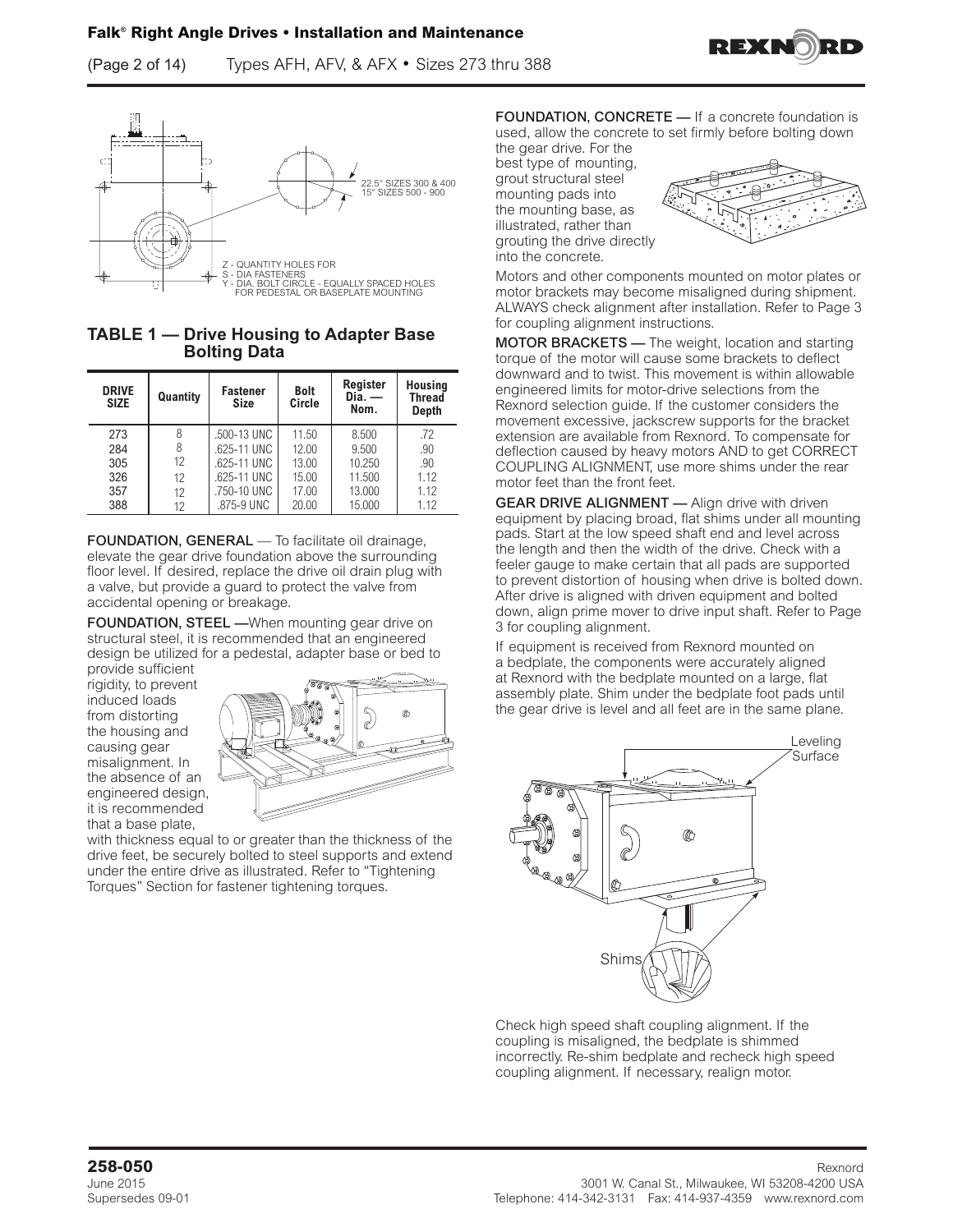

Types AFH, AFV, & AFX • Sizes 273 thru 388 (Page 3 of 14)

#### **SHAFT CONNECTIONS**

*WARNING*: *Provide suitable guards in accordance with OSHA standards.* 

SHRINK DISC CONNECTIONS — Shrink disc assemblies used on drives with a horizontal and hollow low speed shaft, require special installation procedures and have metric fasteners. Refer to the supplementary instructions supplied with the shrink disc assembly.

COUPLING CONNECTIONS — The performance and life of any coupling depends largely upon how well the coupling is installed and serviced. Refer to the coupling manufacturer's manual for specific instructions.



#### CORRECT METHOD

Heat interference fitted coupling hubs, pinions, sprockets or pulleys to a maximum of 275°F (135°C) and slide onto gear drive shaft.



#### INCORRECT METHOD

DO NOT drive coupling hub, pinion, sprocket or pulley onto the shaft. An endwise blow on the shaft/coupling may damage gears and bearings.

— CAUTION — DO NOT HAMMER

FALK COUPLINGS — (Except fluid type) Detailed installation manuals are available from the Factory, your local Rexnord Ac-

count Executive or Distributor—just provide size and type designations stamped on the coupling. For lubricant requirements and a list of typical lubricants meeting Rexnord specifications, refer to appropriate coupling service manual.

Flanged Type Rigid Couplings are typically used on drives with vertical output shafts. The low speed shaft extension ends of the solid vertical shaft drives are drilled and tapped to accommodate coupling keeper plates. Keeper plate fastener size and bolt circle data are shown in Table 2. Tightening torques for fasteners, including keeper plate fasteners are listed in Table 3, Page 4.

### **TABLE 2 — Keeper Plate Fastener Data**

| <b>DRIVE</b> | Fastener Data* |                       |  |  |
|--------------|----------------|-----------------------|--|--|
| <b>SIZE</b>  | <b>Size</b>    | <b>Bolt</b><br>Circle |  |  |
| 273          | .500-13 UNC    | 2.00                  |  |  |
| 284          | .500-13 UNC    | 2.50                  |  |  |
| 305          | .625-11 UNC    | 2.75                  |  |  |
| 326          | .625-11 UNC    | 3.75                  |  |  |
| 357          | .750-10 UNC    | 4.00                  |  |  |
| 388          | 1.125-7 UNC    | 4.50                  |  |  |

 $\star$  Torque to Table 3 metal to metal values.

FALK™ FLUID COUPLINGS — Refer to the installation manual furnished with the fluid coupling for installation, alignment and start-up instructions.

#### GAP AND ANGULAR ALIGNMENT — If possible, after

mounting coupling hubs, position the driving and driven equipment so that the distance between shaft ends is equal to the coupling gap. Align the shafts by placing a spacer block, equal in thickness to required gap, between hub faces, as shown above, and also at 90° intervals around the hub. Check with feelers.

OFFSET ALIGNMENT — Align driving and driven shafts so that a straight edge will rest squarely on both couplings hubs as shown to the right and also at 90° intervals. Tighten foundation bolts of the connected equipment and recheck alignment and gap.



STEELFLEX<sup>®</sup> ILLUSTRATED



STEELELEX ILLUSTRATED

SPROCKETS, PULLEYS OR SHEAVES — Mount power take-offs as close to the gear drive housing as possible to avoid undue bearing load and shaft deflection.

Align the output shaft of the gear drive square and paral-

lel with the driven shaft by placing a straightedge across the face of the sprockets or sheaves as illustrated. Check horizontal shaft alignment by placing one leg of a square against the face of the sheave or sprocket with the spirit level on the horizontal leg of the square.

> .<br>SQUARE AND PARALLEL



DO NOT over tighten belts or chains. Adjust chains to manufacturers' specifications. Adjust belts as follows:

The ideal tension is the lowest tension at which the belt will not slip under peak load conditions. Check the belt tension frequently during the first 24 to 48 hours of run-in operation. Over tightening belts shortens belt and bearing life. Keep belts free from foreign material which may cause slippage. Inspect the V–belt periodically; tighten the belts if they are slipping.

OUTBOARD BEARING — Mount the outboard bearing and gear drive on a common foundation so that they will shift as an assembly if settling should occur. Bring the outboard bearing to the correct horizontal position with broad flat shims under the mounting pad. Align accurately so that the load is equally divided between the two drive bearings and the outboard bearing. Mount a stop bar against the pillow block foot on the load side when large horizontal load components are exerted on the pillow block.

PINION MOUNTING — Mount pinion as close to the drive as possible to avoid undue bearing load and shaft deflection. Refer to Factory for pinion alignment instructions.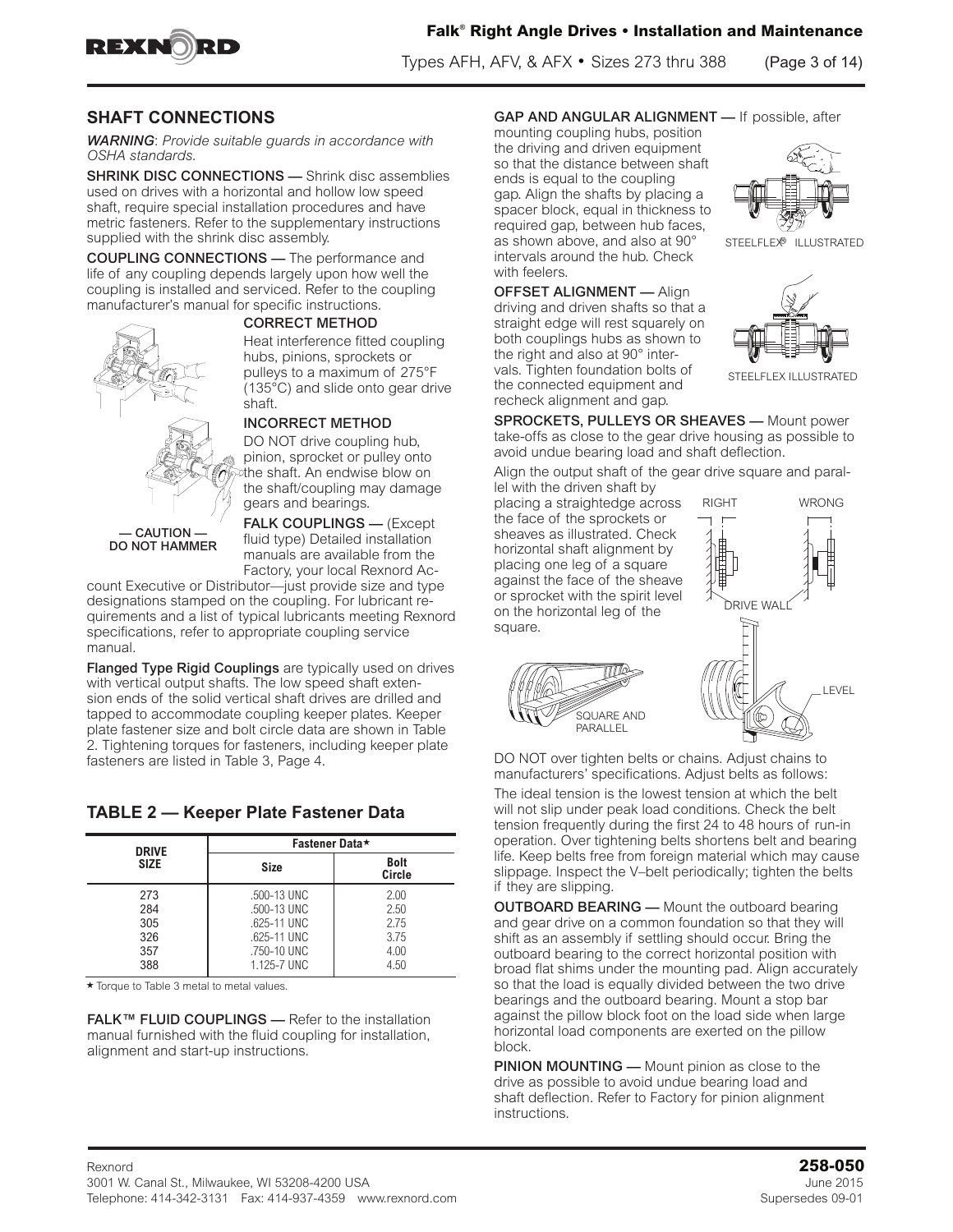(Page 4 of 14) Types AFH, AFV, & AFX • Sizes 273 thru 388



### **FASTENER TIGHTENING TORQUES**

Use the tightening torque values specified in Table 3, for fastening Falk™ gear drives, motors, keeper plates and accessories to their mounting surfaces with non-lubricated fasteners. DO NOT use these values for "torque locking" fasteners or for fastening components with aluminum feet or with soft gaskets or vibration dampers on the mounting surface. If the tightening torque exceeds the capacity of the torque wrench, use a torque multiplier. Use Grade 5 fasteners for diameters through 1.50", for larger diameter fasteners, use ASTM A-354 Grade BC.

#### **TABLE 3 — Tightening Torques (lb-in) 5% — DO NOT Lubricate Fasteners**

| Thread       | <b>Metal</b> to | <b>Metal to</b> | Thread        | <b>Metal</b> to | <b>Metal to</b> |
|--------------|-----------------|-----------------|---------------|-----------------|-----------------|
| Dia-UNC      | <b>Metal</b>    | <b>Concrete</b> | Dia-UNC       | Metal           | Concrete        |
| $.250 - 20$  | 90              | 70              | 1.250-7       | 12600           | 10000           |
| $.3125 - 18$ | 185             | 145             | 1.375-6       | 16500           | 13000           |
| $.375 - 16$  | 330             | 255             | $1.500 - 6$   | 22100           | 17500           |
| .500-13      | 825             | 640             | 1.750-5       | 23700           | 18700           |
| $.625 - 11$  | 1640            | 1280            | $2.000 - 4.5$ | 37000           | 29000           |
| $.750 - 10$  | 2940            | 2290            | 2.250-4.5     | 52000           | 41000           |
| .875-9       | 4560            | 3750            | $2.500 - 4$   | 72000           | 56000           |
| $1.000 - 8$  | 6800            | 5600            | 2.750-4       | 98000           | 77000           |
| 1.125-7      | 8900            | 7000            | $3.000 - 4$   | 125000          | 99000           |

# **WATER COOLING**

WATER COOLED HEAT EXCHANGERS - Install a shutoff or control valve in the water line to the heat exchanger to regulate the water flow through the exchanger. Also install a water flow gauge between the control valve and the exchanger to determine actual flow rate. Discharge water to an OPEN DRAIN to prevent back pressure. If drive is equipped with an external pump, check immediately after starting to see that pump is circulating oil properly.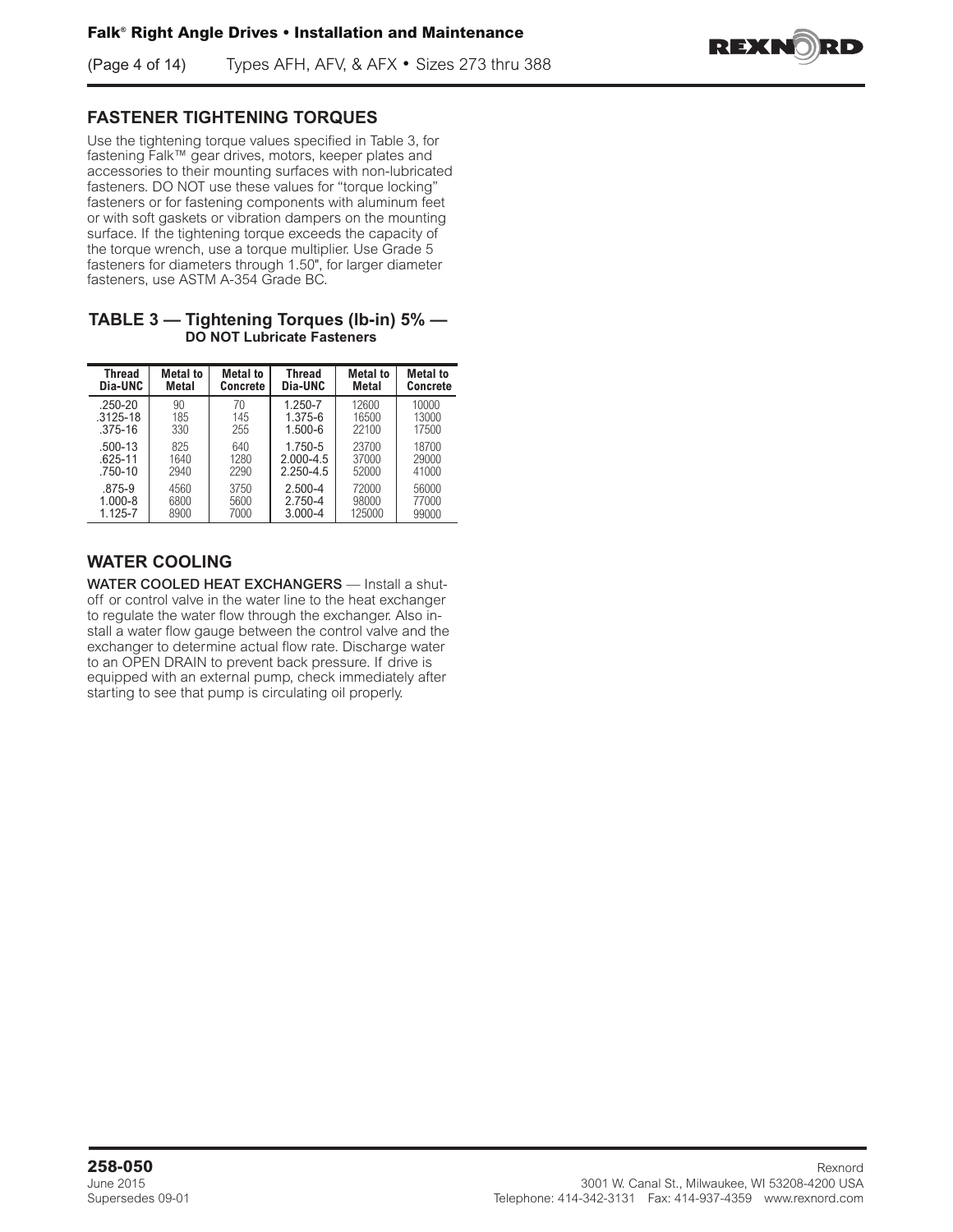

Types AFH, AFV, & AFX • Sizes 273 thru 388 (Page 5 of 14)

# **Lubrication Recommendations**

### **INTRODUCTION**

Carefully follow instructions on the drive nameplate, warning tags and installation manuals furnished with the drive.

Lubricants listed in this manual are typical products ONLY and should not be construed as exclusive recommendations. Industrial type petroleum-based rust and oxidation inhibited (R & O), industrial type extreme pressure (EP) or industrial type micropitting resistant gear lubricants are the recommended gear lubricants. They can be formulated using petroleum or synthetic base stocks.

The section on food grade lubricants provides guidance selecting lubricants for applications needing this class of lubricants. Food grade lubricants are formulated using petroleum or different types of synthetic base stocks.

# **LUBRICANT SELECTION PROCESS**

- 1. Refer to Table 6 or 7 for proper lubricant viscosity grade based on ambient temperature range. See Falk GMax 6000 paragraph on this page for ambient air temperature range if using this lubricant.
- 2. Refer to Table 4 for summary of lubricant type.
- 3. Using proper lubricant table and viscosity grade, select desired lubricant manufacturer name.
- 4. Refer to Table 5 for approximate oil capacity to purchase.

#### **TABLE 4 — Summary of Lubricant Type and Greases**

|                                                                                                                           | <b>Petroleum-Based</b>                                 |                                               |  |  |
|---------------------------------------------------------------------------------------------------------------------------|--------------------------------------------------------|-----------------------------------------------|--|--|
| R & O Inhibited<br>See Table 8A                                                                                           | Extreme Pressure (EP)<br>See Table 8B                  | <b>Micropitting Resistant</b><br>See Table 8C |  |  |
|                                                                                                                           | Synthetic Lubricant, Polyalphaolefin Type (PAO)        |                                               |  |  |
| R & O Inhibited<br>Extreme Pressure (EP)<br><b>Micropitting Resistant</b><br>See Table 9C<br>See Table 9B<br>See Table 9A |                                                        |                                               |  |  |
|                                                                                                                           | Synthetic Lubricant, Polyalphaolefin Glycol Type (PAG) |                                               |  |  |
|                                                                                                                           | See Falk GMax 6000 (Paragraph to Right)                |                                               |  |  |
|                                                                                                                           | <b>Conventional Grease</b>                             |                                               |  |  |
| See Table 10                                                                                                              |                                                        |                                               |  |  |
|                                                                                                                           | <b>Food Grade Lubricant &amp; Grease</b>               |                                               |  |  |
| See Page 11                                                                                                               |                                                        |                                               |  |  |

### **VISCOSITY (IMPORTANT)**

The proper viscosity grade for petroleum-based lubricant is found in Table 6. For synthetic lubricant viscosity grades, refer to Table 7 and the "Synthetic Lubricants" paragraphs.

Viscosity grade is determined by ambient air temperature in immediate vicinity of gear drive. Lubricant selections must have a pour point at least 10°F (5.5°C) below the expected minimum ambient starting temperature.

If a gear drive operates in a typical indoor environment where the ambient temperature is within 70°F to 125°F (21°C to 52°C), the oil viscosity may be increased one ISO grade above that shown for the 50°F to 125°F(10°C to 52°C) range. That is, an ISO VG 320 (AGMA 6) or ISO VG 460 (AGMA 7) may be substituted for an ISO VG 220 (AGMA 5) or ISO VG 320 (AGMA 6) respectively, under this ambient condition.

# **LUBRICANT TYPES**

#### PETROLEUM-BASED LUBRICANTS (TABLES 8A, 8B &

8C) — Industrial type petroleum-based rust and oxidation inhibited (R & O) gear lubricants are the most common and readily available general purpose gear lubricants.

#### SYNTHETIC LUBRICANTS (TABLES 9A, 9B & 9C) —

Synthetic lubricants of the polyalphaolefin (PAO) type are recommended for cold climate operation, high temperature applications, extended temperature range (all season) operation and/or extended lubricant change intervals. The proper viscosity grade of synthetic lubricant is given in Table 7.

Polyalkylene glycols (PAG) are another class of synthetic lubricants. They have similar performance properties as PAO synthetics — low pour point, stable at elevated temperatures, and high viscosity index. PAG's have exceptional tolerance to water contamination.

*WARNING: Polyalkylene glycols (PAG's) are not compatible with petroleum mineral oil or PAO synthetic lubricants and must not be topped off with either lubricant. In addition, petroleum mineral oils or PAO synthetic lubricants must not be used to top off systems containing PAG's. Do not use PAG's in gear drives with painted interior housing walls unless paint compatibility is checked. Compatibility with oil seals and gasket materials must be checked prior to use. PAG lubricants are not compatible with polycarbonate sight glass. Use glass sight glass.*

**Falk GMax 6000** — Rexnord markets Falk GMax 6000, a polyalkylene glycol lubricant. It is available in ISO VG 135 and covers ambient air temperature range -30° to +125°F  $(-34^{\circ}$  to  $+52^{\circ}$ C).

*WARNING: GMax 6000 is not compatible with petroleum mineral oil or PAO synthetic lubricants and must not be topped off with either lubricant. In addition, petroleum mineral oils or PAO synthetic lubricants must not be used to top off systems containing GMax 6000. Do not use GMax 6000 in gear drives with painted interior housing walls unless paint compatibility is checked. Compatibility with oil seals and gasket materials must be checked prior to use. GMax 6000 is not compatible with polycarbonate sight glass. Use glass sight glass.*

ANTI-WEAR (AW) LUBRICANTS - For moderately loaded gear drives or operating conditions challenging for conventional R & O oils, industrial type anti-wear (AW) lubricants are suggested. These lubricants contain antiwear additives that provide stronger thicker lubricant film to help maintain surface separation. Synthetic lubricants by inherent nature of base stock properties provide antiwear performance.

#### EXTREME PRESSURE (EP) LUBRICANTS (TABLES 8B

& 9B) — For highly loaded drives or for drives loaded in excess of original estimates, industrial-type petroleum EP lubricants are preferred. EP lubricants are manufactured from petroleum or synthetic base lubricants. Anti-scuff is another term used to describe EP lubricants.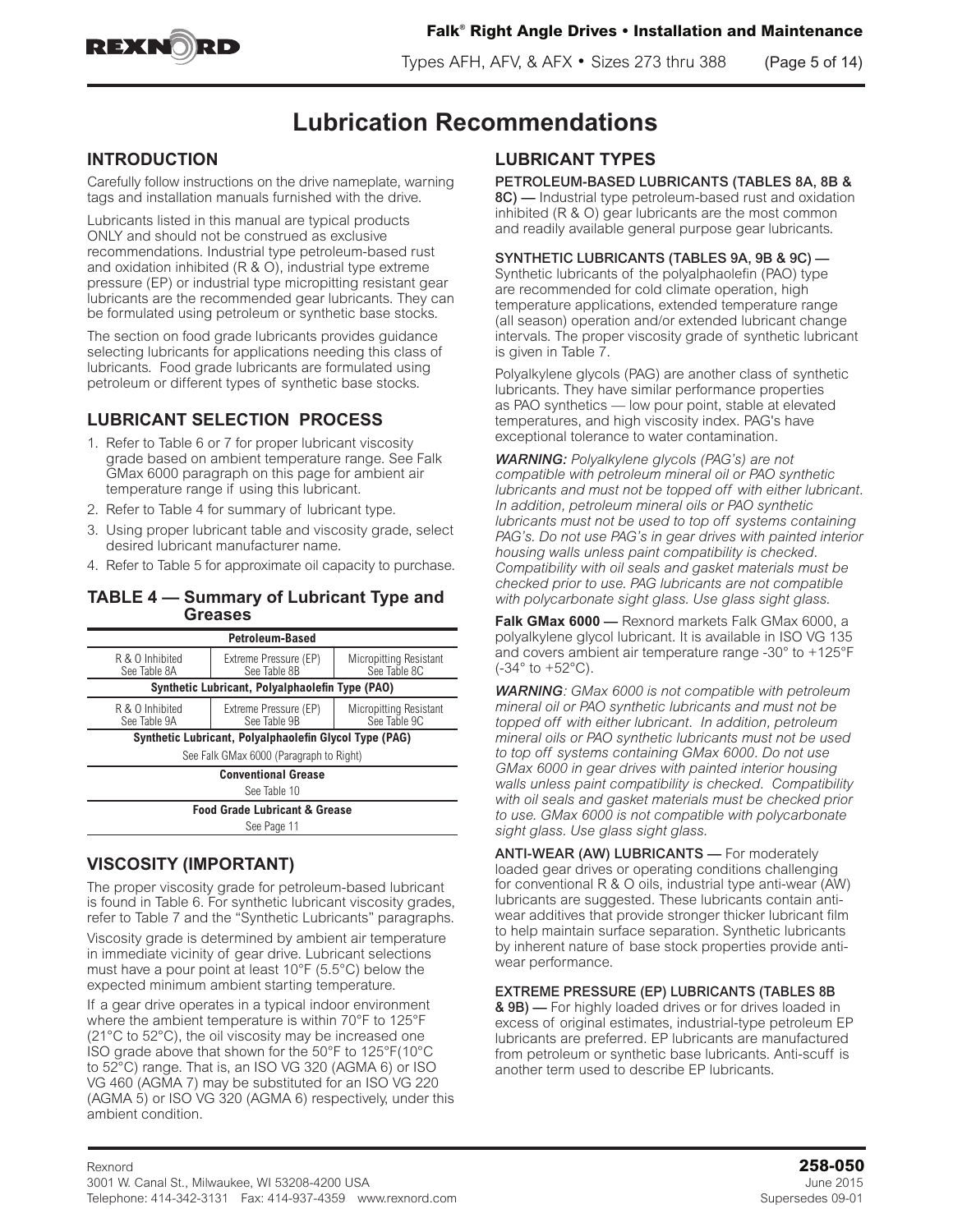(Page 6 of 14) Types AFH, AFV, & AFX • Sizes 273 thru 388



#### MICROPITTING RESISTANT LUBRICANTS (TABLES 8C

& 9C) — Micropitting resistant lubricants are specially developed for surface hardened gearing commonly used in modern industrial gear drives. These lubricants contain additives to resist formation of micropitting and other conventional forms of gear wear. Highly loaded gear drives or applications where operating loads are not well defined may benefit from this type of lubricant. Generally lubricants are available in limited number of viscosity grades.

#### *WARNING: LUBRICANTS IN FOOD PROCESSING*

*INDUSTRY — Generally conventional gear lubricants are classified as H2 by NSF (National Sanitation Foundation) since they contain harmful substances and should not be used in the food processing industry. Lubricants registered as H1 by NSF are suitable for food processing applications.*

CLIMATE CONDITIONS — Ambient temperature in immediate vicinity of gear drive is very important for determining viscosity grade. Table 6 provides viscosity grade selections for petroleum-based lubricants. See Table 7 for synthetic lubricants.

### **OIL LEVELS**

Prior to filling gear drives, remove the inspection cover and flood the oil troughs with a generous flow of oil to the bearings. Fill the drive with oil to the level indicated on the oil dipstick. Approximate oil capacities are given on the drive nameplate and in Table 5.

# **TABLE 5 — Approx. Oil Capacities**

| Gallons           |         |
|-------------------|---------|
| <b>Drive Size</b> | Gallons |
| 273               |         |
| 284               |         |
| 305               | 13      |
| 326               | 19      |
| 357               | 24      |
| 388               | 44      |

**TABLE 6 — Viscosity Grade Recommendations For Petroleum-Based Lubricants**

| Output          |               | <b>Ambient Temperature Range</b>                    |                                                                            |      |  |  |
|-----------------|---------------|-----------------------------------------------------|----------------------------------------------------------------------------|------|--|--|
| <b>RPM</b>      |               | $+15^{\circ}$ to $+60^{\circ}$ F<br>$(-9° to +16°)$ | +50 $^{\circ}$ to +125 $^{\circ}$ F<br>$(+10^{\circ}$ to +52 $^{\circ}$ C) |      |  |  |
|                 | <b>ISO-VG</b> | AGMA                                                | <b>ISO-VG</b>                                                              | AGMA |  |  |
| <b>Below 80</b> | 150           | 4                                                   | 320                                                                        | 6    |  |  |
| 80 & Above      | 150           | 4                                                   | 220                                                                        | 5    |  |  |

**OIL PUMPS** — When selecting a lubricant for a gear drive equipped with an oil pump, cold temperature oil viscosity is important. Lubricant viscosity at start-up generally

should not exceed 1725 cSt (8,000 SSU). When exceeding this viscosity, pump cavitation is possible, preventing oil circulation. A sump heater may be required or it may be possible to use a lower viscosity oil to minimize pump cavitation.

### **LUBRICATION SYSTEMS**

SPLASH LUBRICATED DRIVES — AFH, AFV & AFX drives are splash lubricated. The lubricant is picked up by the revolving elements and distributed to the bearings and gear meshes. In addition, all upper low speed shaft bearings and the lower low speed shaft bearings of drives with drywells are grease lubricated

### **PREVENTIVE MAINTENANCE**

AFTER FIRST WEEK — Check alignment of total system and realign where necessary. Also tighten all external bolts and plugs where necessary. DO NOT readjust the internal gear or bearing settings in the drive, these were permanently set at the Factory.

AFTER FIRST MONTH — Proceed as follows:

- 1. Operate drive until old sump oil reaches normal operating temperature. Shut down drive and drain immediately.
- 2. Immediately flush drive with an oil of the same type and viscosity grade as the original charge (warmed to approximately 100°F (38°C) in cold weather) by rapidly pouring or pumping a charge equal to 25 -100% of the initial fill volume or until clean oil flows through the drain.
- 3. Close the drain and refill the drive to the correct level with new oil of the correct type and viscosity.

#### PERIODICALLY —

- 1. Check the oil level of the drive when it is stopped and at ambient temperature. Add oil if needed. If the oil level is ABOVE the high oil level mark on the dipstick, have the oil analyzed for water content. Moisture in the oil may indicate that a seal or the heat exchanger is leaking. If so, replace the defective part immediately and change the oil. DO NOT fill above the mark indicated as leakage or undue heating may result.
- 2. Check coupling alignment to make certain that foundation settling has not caused excessive misalignment.
- 3. If drive is equipped with a fan, periodically clean accumulated foreign matter from the fan, guard, and deflector.
- 4. If drive is equipped with a torque arm, check for free movement.
- 5. Purge grease from grease lubricated seals WITH HAND GREASE GUN. Regrease those bearings requiring grease lubrication.

| <b>TABLE 7 - Viscosity Grade Recommendations for Synthetic Lubricants</b> |  |  |  |  |
|---------------------------------------------------------------------------|--|--|--|--|
|---------------------------------------------------------------------------|--|--|--|--|

|                        | <b>Cold Climates</b> |                                         |          | <b>Normal Climates</b>                    |            |                                                                    |                                     |                                 |                                     |                                |
|------------------------|----------------------|-----------------------------------------|----------|-------------------------------------------|------------|--------------------------------------------------------------------|-------------------------------------|---------------------------------|-------------------------------------|--------------------------------|
| Output<br><b>RPM</b>   |                      | $-30^\circ$ to +10°F<br>(–34° to –12°C) |          | $-15^\circ$ to +50°F<br>$(-26° to +10°C)$ |            | $0^\circ$ to +80 $^\circ$ F<br>$(-18^{\circ}$ to +27 $^{\circ}$ C) | +10 $^{\circ}$ to +125 $^{\circ}$ F | $(-12^\circ$ to +52 $^\circ$ C) | +20 $^{\circ}$ to +125 $^{\circ}$ F | $(-7^\circ$ to +52 $^\circ$ C) |
|                        | <b>ISO-VG</b>        | AGMA                                    | ISO-VG   | AGMA                                      | ISO-VG     | AGMA                                                               | ISO-VG                              | AGMA                            | <b>ISO-VG</b>                       | AGMA                           |
| Below 80<br>80 & Above | 32<br>32             |                                         | 68<br>68 |                                           | 150<br>150 |                                                                    | 320<br>220                          |                                 | 320<br>320                          |                                |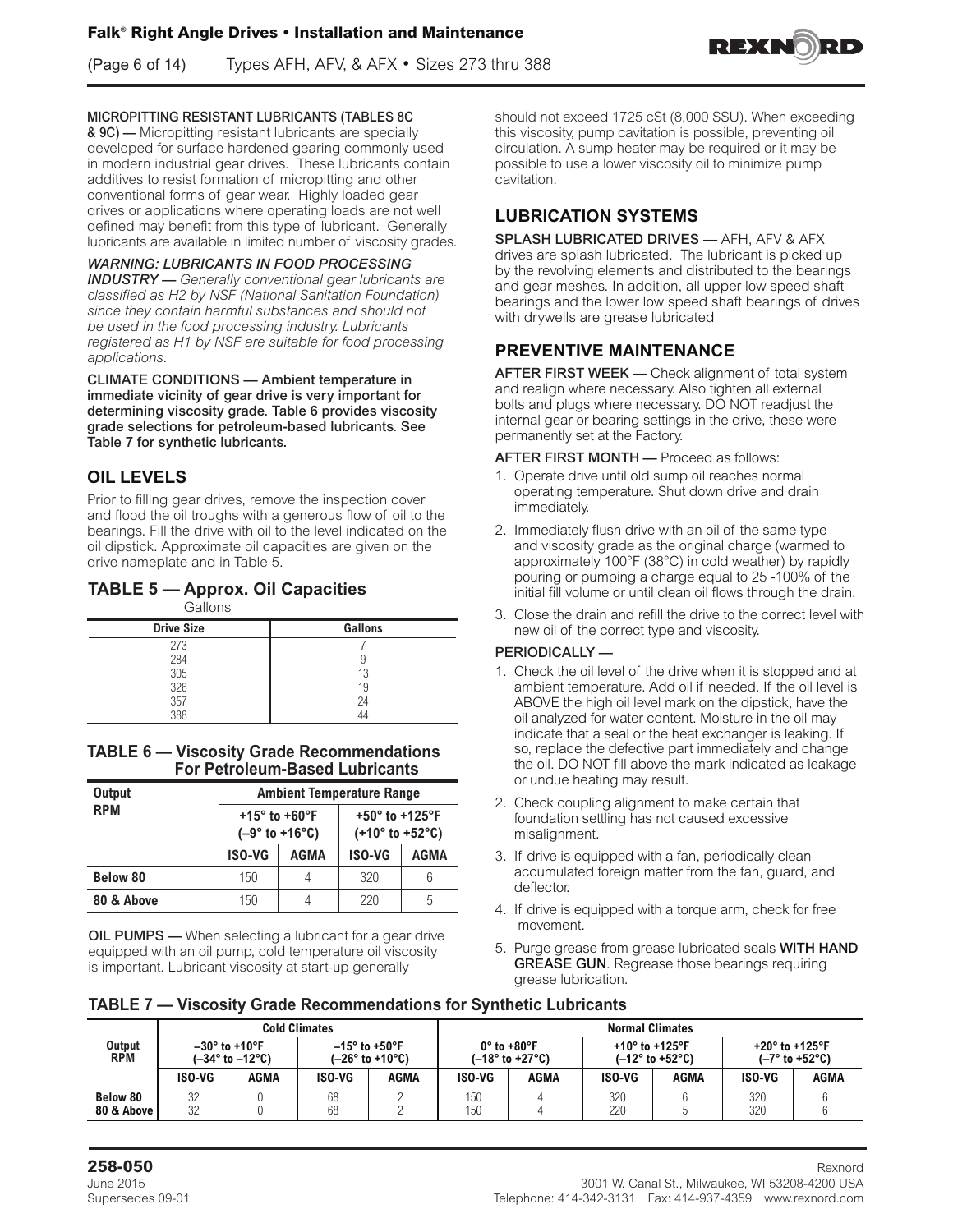

Types AFH, AFV, & AFX • Sizes 273 thru 388 (Page 7 of 14)

# **TABLE 8A —Petroleum Based R & O (Rust & Oxidation) Inhibited Lubricants** <sup>s</sup>

Maximum Operating Temperature of Lubricants 200°F (93°C)

| <b>ISO Viscosity Grade</b>                         | 150                      | 220                      | 320                      |
|----------------------------------------------------|--------------------------|--------------------------|--------------------------|
| <b>AGMA Viscosity Grade</b>                        | 4                        | 5                        | 6                        |
| Viscosity cSt @ 40°C $\blacksquare$                | 135-165                  | 198-242                  | 288-352                  |
| Viscosity SSU @ 100°F                              | 626-765                  | 918-1122                 | 1335-1632                |
| <b>Manufacturer</b>                                | <b>Lubricant Name</b>    | <b>Lubricant Name</b>    | <b>Lubricant Name</b>    |
|                                                    | Hyspin AWS 150           | Hyspin AWS 220           |                          |
| <b>Castrol Industrial Lubricants</b>               | Castrol Paradene R&O 150 | Castrol Paradene R&O 220 | Castrol Paradene R&O 320 |
|                                                    | Castrol Paradene AW 150  | Castrol Paradene AW 220  | Castrol Paradene AW 320  |
| <b>Chevron / Texaco / Caltex</b>                   | Rando HD 150             | Rando HD 220             | Rando HD 320             |
| Citgo Petroleum Corp.                              | Pacemaker T 150          | Pacemaker SD 220         | Pacemaker SD 320         |
|                                                    | DTE Oil Extra Heavy      | DTE Oil BB               | DTE Oil AA               |
| Exxon Mobil / Esso                                 | Vacuoline 528            | Vacuoline 533            | Vacuoline 537            |
| <b>Petro-Canada Lubricants</b>                     | TurboFlo R&O 150         | TurboFlo R&O 220         | TurboFlo R&O 320         |
| Phillips 66 / Conoco / 76 Lubricants / Kendall     | Multipurpose R&O 150     | Multipurpose R&O 220     | Multipurpose R&O 320     |
|                                                    | Morlina S2 B 150         | Morlina S2 B 220         | Morlina S2 B 320         |
| Shell Oil Co.                                      | Morlina S2 BA 150        | Morlina S2 BA 220        | Morlina S2 BA 320        |
| Total Lubricants USA / Keystone Div. Penwalt Corp. | Cirkan ZS 150            | Cirkan ZS 220            | Cirkan ZS 320            |
| <b>Whitmore Manufacturing Company</b>              | Hyperion 150             | Hyperion 220             | Hyperion 320             |

 $\blacktriangle$  Minimum viscosity index of 90.

■ Kinematic viscosity in units of mm<sup>2</sup>/s is equivalent to cSt (centistokes).

#### **TABLE 8B — Petroleum Based EP (Extreme Pressure) Lubricants** <sup>s</sup> Maximum Operating Temperature of Lubricants 200°F (93°C)

| <b>ISO Viscosity Grade</b>                         | 150                     | 220                     | 320                     |
|----------------------------------------------------|-------------------------|-------------------------|-------------------------|
| <b>AGMA Viscosity Grade</b>                        | 4                       | 5                       | 6                       |
| Viscosity cSt @ 40°C "                             | 135-165                 | 198-242                 | 288-352                 |
| Viscosity SSU @ 100°F                              | 626-765                 | 918-1122                | 1335-1632               |
| <b>Manufacturer</b>                                | <b>Lubricant Name</b>   | Lubricant Name          | Lubricant Name          |
| <b>Castrol Industrial Lubricants</b>               | Alpha SP 150            | Alpha SP 220            | Alpha SP 320            |
| Chevron / Texaco / Caltex                          | Meropa 150              | Meropa 220              | Meropa 320              |
|                                                    | Ultra Gear 150          | Ultra Gear 220          | Ultra Gear 320          |
| Citgo Petroleum Corp.                              | EP Compound 150         | EP Compound 220         | EP Compound 320         |
| Exxon Mobil / Esso                                 | Mobilgear 600 XP 150    | Mobilgear 600 XP 220    | Mobilgear 600 XP 320    |
| <b>Fuchs Lubricants Company</b>                    |                         | GearMaster CLP Oils 220 | - - -                   |
| <b>Kluber Lubrication</b>                          | Kluberoil GEM 1 N 150   | $- - -$                 | - - -                   |
| <b>Petro-Canada Lubricants</b>                     | Enduratex EP 150        | Enduratex EP 220        | Enduratex EP 320        |
| Phillips 66 / Conoco / 76 Lubricants / Kendall     | Extra Duty Gear Oil 150 | Extra Duty Gear Oil 220 | Extra Duty Gear Oil 320 |
| Shell Oil Co.                                      | Omala S2 G 150          | <b>Omala S2 G 220</b>   | Omala S2 G 320          |
| Total Lubricants USA / Keystone Div. Penwalt Corp. | Carter EP 150           | Carter EP 220           | Carter EP 320           |

 $\blacktriangle$  Minimum viscosity index of 90.

■ Kinematic viscosity in units of mm<sup>2</sup>/s is equivalent to cSt (centistokes).

### **TABLE 8C — Petroleum Based Micropitting Resistant Lubricants** <sup>s</sup>

Maximum Operating Temperature of Lubricants 200°F (93°C)

| <b>ISO Viscosity Grade</b>               | 150                   | 220                   | 320                   |
|------------------------------------------|-----------------------|-----------------------|-----------------------|
| <b>AGMA Viscosity Grade</b>              |                       |                       |                       |
| Viscosity cSt $@$ 40 $°C$ $\blacksquare$ | 135-165               | 198-242               | 288-352               |
| Viscosity SSU @ 100°F                    | 626-765               | 918-1122              | 1335-1632             |
| <b>Manufacturer</b>                      | <b>Lubricant Name</b> | <b>Lubricant Name</b> | <b>Lubricant Name</b> |
| <b>Kluber Lubrication</b>                |                       | Kluberoil GEM 1 N 220 | Kluberoil GEM 1 N 320 |

 $\blacktriangle$  Minimum viscosity index of 90.

■ Kinematic viscosity in units of mm<sup>2</sup>/s is equivalent to cSt (centistokes).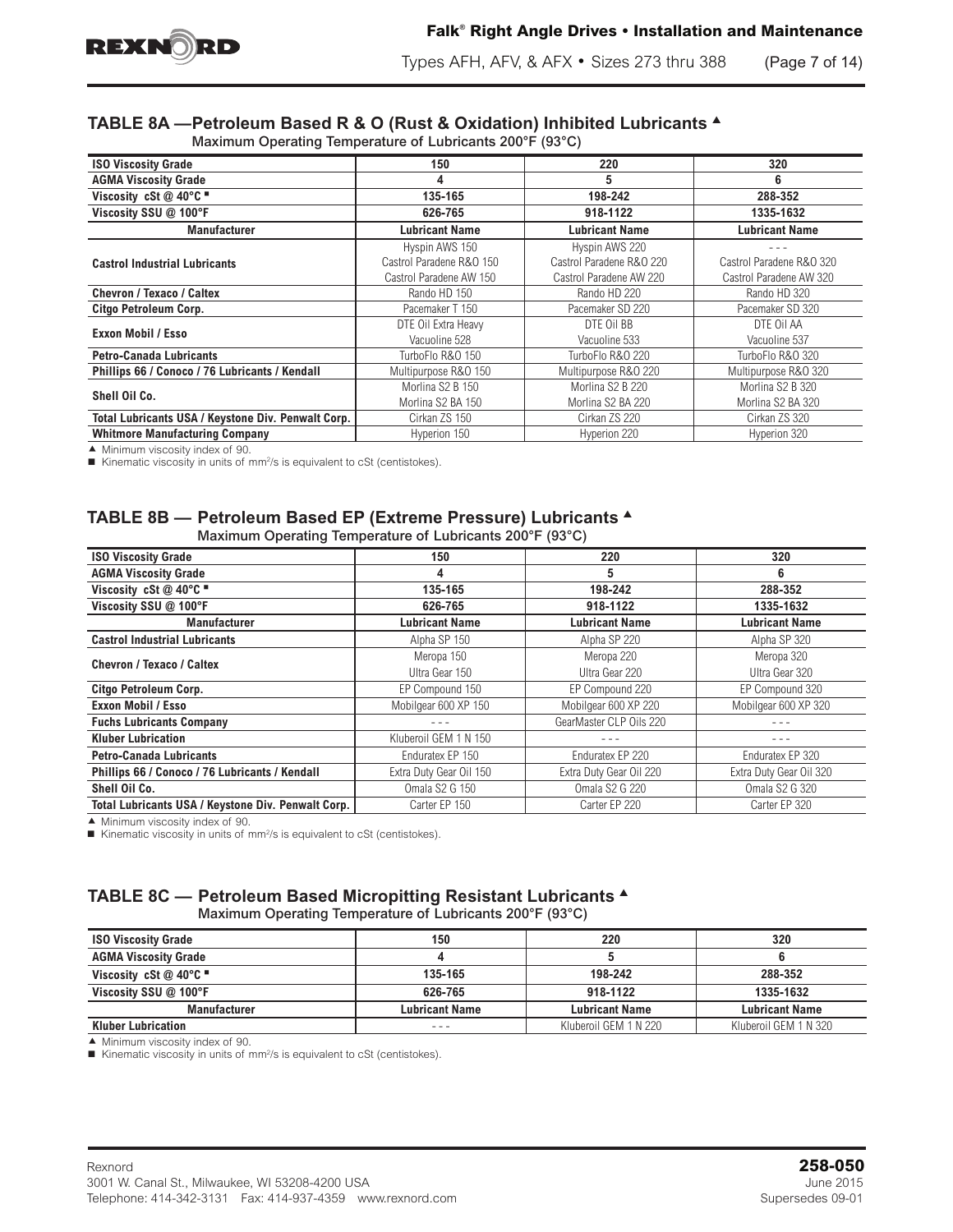

### **TABLE 9A — Synthetic PAO (Polyalphaolefin) R & O (Rust & Oxidation) Inhibited Lubricants** <sup>s</sup>

| <b>ISO Viscosity Grade</b>                               | 32                    | 68                      | 150                      | 220                      | 320                      |
|----------------------------------------------------------|-----------------------|-------------------------|--------------------------|--------------------------|--------------------------|
| <b>AGMA Viscosity Grade</b>                              | 0                     | 2                       | 4                        | 5                        | 6                        |
| Viscosity cSt $@$ 40°C $@$                               | 28.8-35.2             | 61.2-74.8               | 135-165                  | 198-242                  | 288-352                  |
| Viscosity SSU @ 100°F                                    | 134-164               | 284-347                 | 626-765                  | 918-1122                 | 1335-1632                |
| <b>Manufacturer</b>                                      | <b>Lubricant Name</b> | <b>Lubricant Name</b>   | <b>Lubricant Name</b>    | <b>Lubricant Name</b>    | <b>Lubricant Name</b>    |
|                                                          | Alphasyn T 32         | Alphasyn T 68           | Alphasyn T 150           | Alphasyn T 220           | Alphasyn T 320           |
| <b>Castrol Industrial Lubricants</b>                     | Castrol Isolube 32    | Castrol Isolube 68      | Castrol Isolube 150      | Castrol Isolube 220      | Castrol Isolube 320      |
| Chevron / Texaco / Caltex                                | Cetus HiPerSYN Oil 32 | Cetus HiPerSYN Oil 68   | Cetus HiPerSYN Oil 150   | Cetus HiPerSYN Oil 220   | Cetus HiPerSYN Oil 320   |
| Citgo Petroleum Corp.                                    |                       | CITGEAR Synthetic HT 68 | CITGEAR Synthetic HT 150 | CITGEAR Synthetic HT 220 | CITGEAR Synthetic HT 320 |
| <b>Exxon Mobil / Esso</b>                                | Mobil SHC 624         | Mobil SHC 626           | Mobil SHC 629            | Mobil SHC 630            | Mobil SHC 632            |
| <b>Kluber Lubrication</b>                                |                       | Klubersvnth G 468       | Klubersvnth G 4 150      | Klubersvnth G 4 220      |                          |
| <b>Petro-Canada Lubricants</b>                           | Synduro SHB 32        | Synduro SHB 68          | Synduro SHB 150          | Synduro SHB 220          | - - -                    |
| Phillips 66 / Conoco /<br><b>76 Lubricants / Kendall</b> |                       | Syncon R&O 68           | Syncon R&O 150 ●         | Syncon R&O 220 ●         | Syncon R&O 320 ●         |
| Shell Oil Co.                                            |                       | Morlina S4 B 68         | Morlina S4 B 150         | Morlina S4 B 220         | Morlina S4 B 320         |

A Minimum viscosity index of 130. Consult lubricant supplier/manufacturer for maximum operating temperature.

■ Kinematic viscosity in units of mm<sup>2</sup>/s is equivalent to cSt (centistokes).

 $\bullet$  Minimum viscosity index of 120.

### **TABLE 9B — Synthetic PAO (Polyalphaolefin) EP (Extreme Pressure) Lubricants** <sup>s</sup>

| <b>ISO Viscosity Grade</b>                               | 32                     | 68                           | 150                                | 220                                | 320                                |  |
|----------------------------------------------------------|------------------------|------------------------------|------------------------------------|------------------------------------|------------------------------------|--|
| <b>AGMA Viscosity Grade</b>                              | 0                      | 2                            | 4                                  | 5                                  | 6                                  |  |
| Viscosity cSt $@$ 40°C $@$                               | 61.2-74.8<br>28.8-35.2 |                              | 135-165                            | 198-242                            | 288-352                            |  |
| Viscosity SSU @ 100°F                                    | 134-164                | 284-347                      | 626-765                            | 918-1122                           | 1335-1632                          |  |
| <b>Manufacturer</b>                                      | <b>Lubricant Name</b>  | <b>Lubricant Name</b>        | <b>Lubricant Name</b>              | <b>Lubricant Name</b>              | <b>Lubricant Name</b>              |  |
| <b>Castrol Industrial</b>                                |                        | Castrol Isolube EP 68        | Alphasyn EP 150                    | Alphasyn EP 220                    | Alphasyn EP 320                    |  |
| Lubricants                                               |                        |                              | Castrol Isolube EP 150             | Castrol Isolube EP 220             | Castrol Isolube EP 320             |  |
| Chevron / Texaco / Caltex                                | $- - -$                |                              | Tegra Synthetic Gear Lubricant 150 | Tegra Synthetic Gear Lubricant 220 | Tegra Synthetic Gear Lubricant 320 |  |
| Citgo Petroleum Corp.                                    | $- - -$                | CITGEAR Synthetic EP Gear 68 | CITGEAR Synthetic EP Gear 150      | CITGEAR Synthetic EP Gear 220      | CITGEAR Synthetic EP Gear 320      |  |
| Exxon Mobil / Esso                                       | $- - -$                |                              | Mobil SHC Gear 150                 | Mobil SHC Gear 220                 | Mobil SHC Gear 320                 |  |
| <b>Fuchs Lubricants Company</b>                          | $- - -$                |                              |                                    | Renolin Unisyn CLP 220             | Renolin Unisyn CLP 320             |  |
| <b>Kluber Lubrication</b>                                | $- - -$                | $- - -$                      | Klubersynth EG 4 150               | Klubersynth EG 4 220               | Klubersynth EG 4 320               |  |
| <b>Petro-Canada Lubricants</b>                           | - - -                  | - - -                        | Enduratex Synthetic EP 150         | Enduratex Synthetic EP 220         | Enduratex Synthetic EP 320         |  |
| Phillips 66 / Conoco /<br><b>76 Lubricants / Kendall</b> | $- - -$                |                              | Syncon EP Plus Gear Oil 150        | Syncon EP Plus Gear Oil 220        | Syncon EP Plus Gear Oil 320        |  |
| Shell Oil Co.                                            | $- - -$                | Omala S4 GX 68               | Omala S4 GX 150                    | Omala S4 GX 220                    | Omala S4 GX 320                    |  |
| <b>Whitmore Mfg. Company</b>                             |                        |                              | Decathlon HD 150                   | Decathlon HD 220                   | Decathlon HD 320                   |  |

c Minimum viscosity index of 130. Consult lubricant supplier/manufacturer for maximum operating temperature.

■ Kinematic viscosity in units of mm<sup>2</sup>/s is equivalent to cSt (centistokes).

### **TABLE 9C — Synthetic PAO (Polyalphaolefin) Micropitting Resistant Lubricants** <sup>s</sup>

| <b>ISO Viscosity Grade</b>                     | 32                    | 68                    | 150                     | 220                     | 320                     |
|------------------------------------------------|-----------------------|-----------------------|-------------------------|-------------------------|-------------------------|
| <b>AGMA Viscosity Grade</b>                    | Λ                     | 2                     | 4                       |                         | 6                       |
| Viscosity cSt @ 40°C "                         | 28.8-35.2             | 61.2-74.8             | 135-165                 | 198-242                 | 288-352                 |
| Viscosity SSU @ 100°F                          | 134-164               | 284-347               | 626-765                 | 918-1122                | 1335-1632               |
| <b>Manufacturer</b>                            | <b>Lubricant Name</b> | <b>Lubricant Name</b> | <b>Lubricant Name</b>   | <b>Lubricant Name</b>   | <b>Lubricant Name</b>   |
| Chevron / Texaco / Caltex                      | - - -                 |                       | - - -                   | - - -                   | Pinnacle WM 320         |
| <b>Exxon Mobil / Esso</b>                      | $- - -$               | - - -                 | - - -                   | - - -                   | Mobil SHC Gear 320 WT   |
| <b>Kluber Lubrication</b>                      | - - -                 | $- - -$               | Klubersynth GEM 4 N 150 | Klubersvnth GEM 4 N 220 | Klubersynth GEM 4 N 320 |
| <b>Petro-Canada Lubricants</b>                 | $- - -$               | $- - -$               | - - -                   |                         | Harnex 320              |
| Phillips 66 / Conoco / 76 Lubricants / Kendall | $- - -$               | $  -$                 | - - -                   | - - -                   | Syncon WTL 320          |
| <b>Whitmore Manufacturing Company</b>          | - - -                 | $- - -$               | Decathlon F 150         | Decathlon F 220         | Decathlon F 320         |

c Minimum viscosity index of 130. Consult lubricant supplier/manufacturer for maximum operating temperature.

 $\blacksquare$  Kinematic viscosity in units of mm<sup>2</sup>/s is equivalent to cSt (centistokes).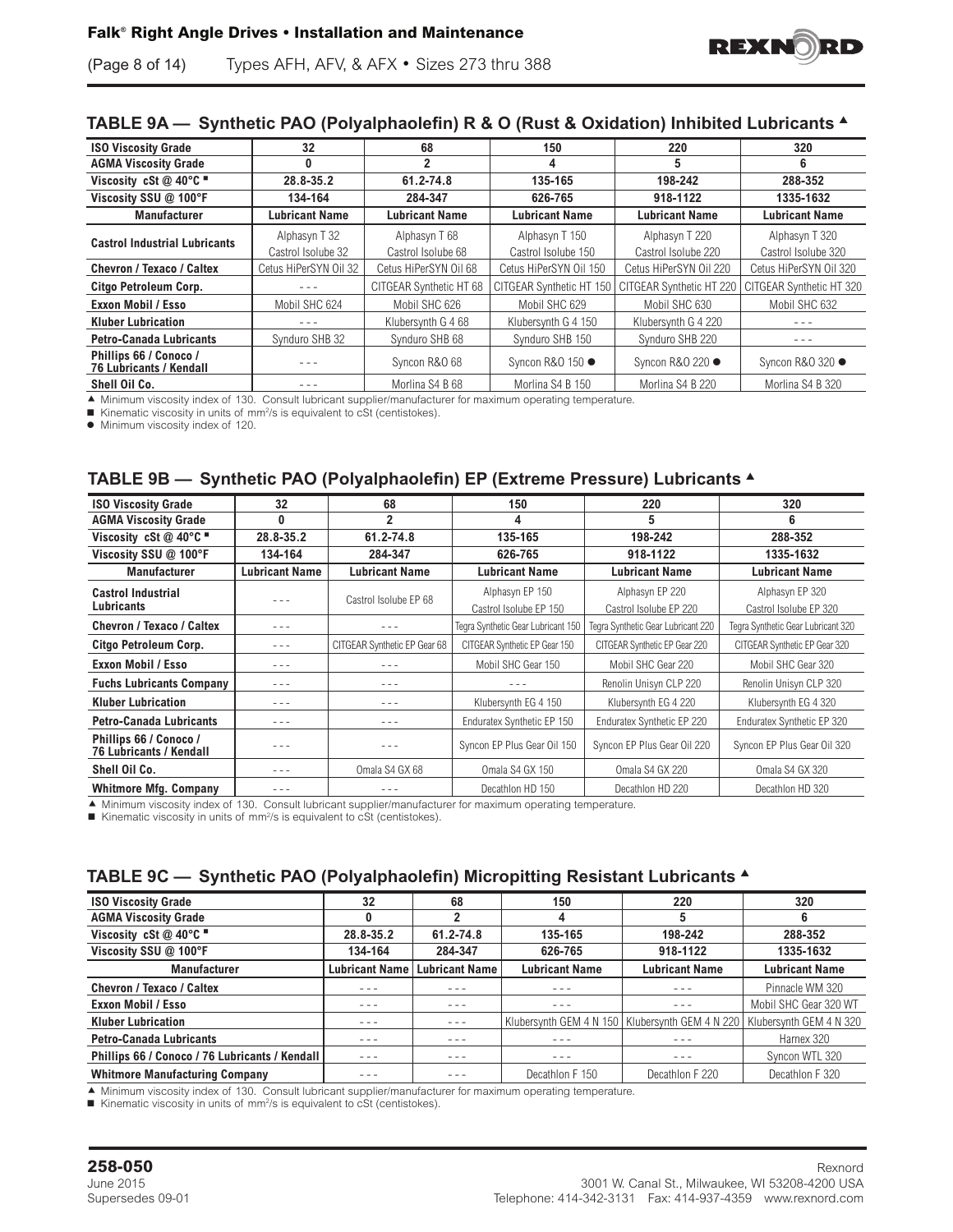

Types AFH, AFV, & AFX • Sizes 273 thru 388 (Page 9 of 14)

### **LUBRICANT ANALYSIS AND CHANGES**

OIL ANALYSIS REPORT — Checking oil condition at regular intervals is recommended. Analyze oil samples approximately every 1000 hours for petroleum lubricants or every 3000 hours for synthetic lubricants. In the absence of more specific limits, the guidelines listed below may be used to indicate when to change petroleum or polyalphaolefin type synthetic lubricants:

- 1. Water content is greater than 500 ppm (parts per million) (0.05%).
- 2. Iron content exceeds 150 ppm.
- 3. Silicon (dust/dirt) exceeds 25 ppm, above reference sample from new oil container.
- 4. Copper content exceeds 75 ppm.
- 5. TAN (Total Acid Number) 50% increase above reference sample from new oil container.
- 6. Viscosity changes more than  $\pm 15\%$ .
- 7. Solid particle contamination code exceeds 25/22/18 for particle sizes ≥4/≥6/≥14 microns, respectively per ISO 4406.

Guidelines for when to change Falk GMax 6000 polyalkylene glycol type lubricant are:

- 1. Water content is greater than 3%.
- 2. Iron content exceeds 150 ppm.
- 3. Silicon (dust/dirt) exceeds 25 ppm, above reference sample from new oil container.
- 4. Copper content exceeds 75 ppm.
- 5. Viscosity changes more than ±15%.
- 6. Solid particle contamination code 25/22/18 per ISO 4406.

Laboratory analysis is recommended for optimum lubricant life and gear drive performance.

PETROLEUM LUBRICANTS - In the absence of oil analysis, change gear oils every 6 months or 2500 operating hours, whichever occurs first. Change oil more frequently when gear drives operate in extremely humid, chemical or dust laden atmospheres. In these cases, lubricants should be changed every 3 to 4 months or 1500 to 2000 hours. If the drive is operated in an area where temperatures vary with the seasons, change the oil viscosity grade to suit the temperature, refer to Table 6. Lubricant suppliers can test oil from the drive periodically and recommend economical change schedules.

SYNTHETIC LUBRICANTS — In the absence of oil analysis, synthetic lube change intervals can be extended to 8000 hours depending upon operating temperatures. Laboratory analysis is recommended for optimum lubricant life and drive performance. Change lube with change in ambient temperature, if required. Refer to Table 7.

Falk GMax 6000 change interval can be up to 15,000 hours. It has broad temperature range so seasonal oil changes are generally not needed. The condition of GMax must be monitored to maintain lubricant properties and cleanliness.

#### **GREASE-LUBRICATED SEALS AND BEARINGS**

Some gear drives have one or more grease lubricated bearings and grease purged seals. Gear drives are shipped with NLGI #2 grade grease in the seal housing cavities and in those bearings requiring grease lubrication unless otherwise specified. Refer to Table 10 for grease recommendations.

#### **TABLE 10 — Conventional NLGI #2 Grade Grease**  $\triangle$  **for Grease Lubricated Bearings & Grease Purged Seals** 0 $\degree$  to  $+200\degree$ F (-18 $\degree$  to  $+93\degree$ C)

| <b>Manufacturer</b>                                          | Lubricant                                  |
|--------------------------------------------------------------|--------------------------------------------|
| <b>Chevron / Texaco / Caltex</b>                             | Multifak EP 2                              |
| Citgo Petroleum Corp.                                        | Lithoplex RT 2<br>Premium Lithium EP 2     |
| ExxonMobil / Esso                                            | Mobilux EP 2<br>Mobilith SHC $460 \bullet$ |
| <b>Petro-Canada Lubricants</b>                               | Precision General Purpose EP2              |
| Phillips 66 / Conoco /<br><b>76 Lubricants / Kendall</b>     | Multiplex Red                              |
| Shell Oil Co.                                                | <b>Gadus S1 V220-2</b>                     |
| <b>Total Lubricants USA /</b><br>Keystone Div. Penwalt Corp. | Multis EP 2 or Multis 2                    |

▲ Not suitable for food grade applications.  $\bullet$  High performance synthetic alternate.

Grease application or re-lubrication should be done at temperatures above 20°F (-7°C). If grease must be applied at cooler temperatures consult factory or lubricant supplier for recommendations.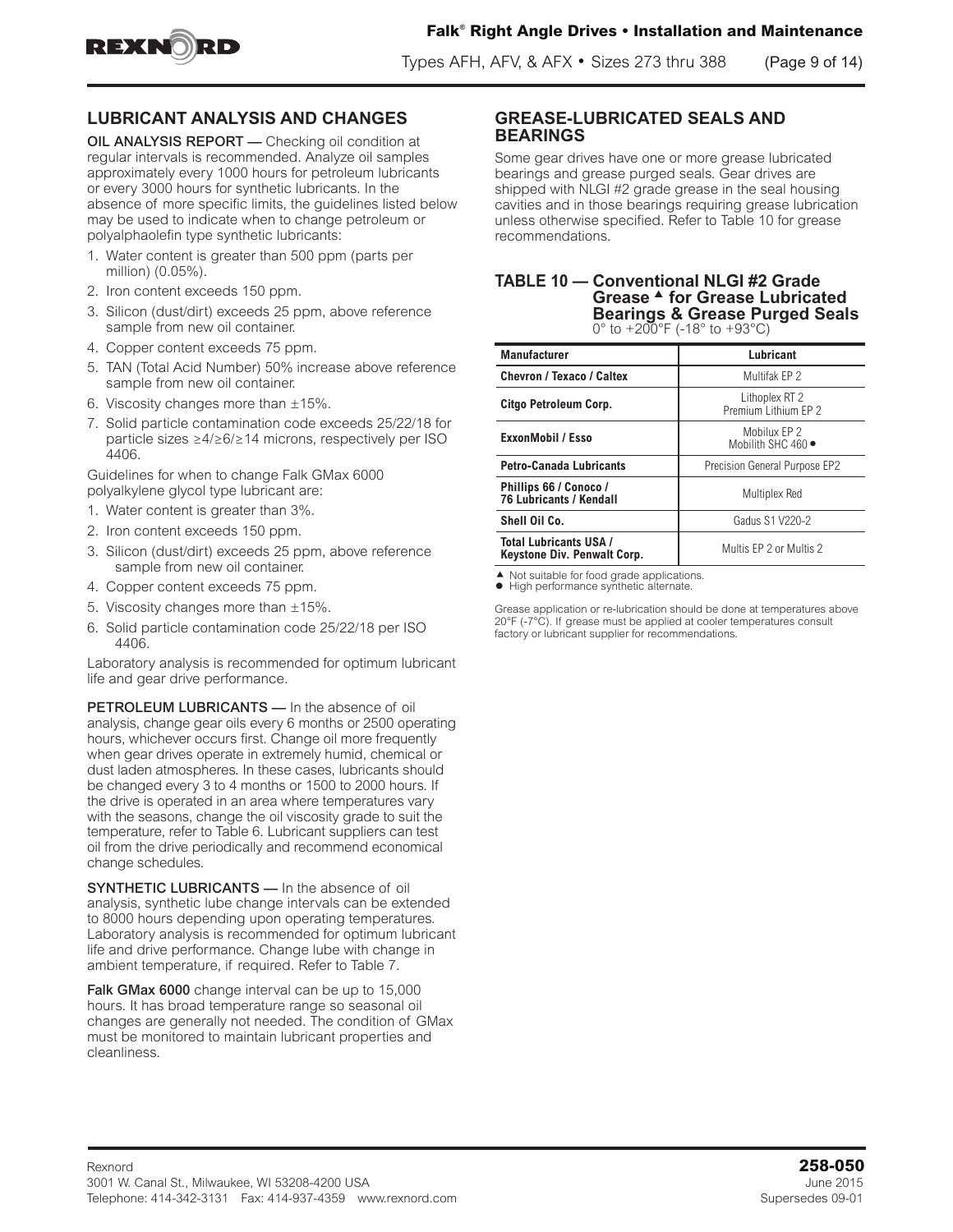(Page 10 of 14) Types AFH, AFV, & AFX • Sizes 273 thru 388



GREASE LUBRICATED BEARINGS — All upper low speed shaft bearings and lower low speed shaft bearings of drives with drywells are grease lubricated. Grease bearings during oil change intervals or every 6 months or 2500 hours of operation, whichever occurs first. Before installing a drive, note the locations of all the bearing grease fittings and grease labels for future maintenance reference. Note that some fittings may be ABOVE the oil level line and others BELOW. If a grease fitting will become inaccessible after the drive is installed, replace the fitting with a pipe extension (and the fitting) so that the grease fitting will be in an accessible location after the drive is installed.

GREASE LUBRICATED SEALS - Most gear drives are furnished with grease purged seals which minimize the entry of contaminants and abrasive dusts into the drive. Grease seals during oil change intervals. Depending upon the degree of contamination, it may be necessary to purge contaminated grease from seals more often (at least every 3 to 6 months). Slowly pump fresh grease through the seal, WITH HAND GREASE GUN, until fresh grease flows out along the shaft. Wipe off purged grease.

*CAUTION: Rapid regreasing with a power grease gun can force grease inward past the seals and plug the oil drain back system causing seal leaks.*



#### Typical High Speed Shaft

*WARNING: Greases in Table 10 contain harmful substances not allowed in the food processing industry. If grease could contaminate the product, as in the food and drug industries, the grease originally supplied with gear drive must be removed and replaced with grease listed in Table 18. Simply purging grease with grease gun will not remove all grease and cross-contamination will likely occur. Refer to gear drive assembly/disassembly instructions. Grease registered as H1 by NSF, National Sanitation Foundation, is suitable for food processing applications.*

### **STORED & INACTIVE GEAR DRIVES**

Each gear drive is protected with rust preventive that will protect parts against rust for a period of 4 months in an outdoor shelter or 12 months in a dry building after shipment from the Factory.

If a gear drive is to be stored, or is inactive after installation beyond the above periods, add Nox-Rust VCI-10<sup>4</sup> vaporphase rust inhibitor. For drives that have oil installed, add Nox-Rust VCI-10 vaper-phase rust inhibitor at the rate of 2% of sump capacity as shown in Table 11. For drives without oil, add Nox-Rust VCI-10 vapor-phase rust inhibitor at the rate of one ounce per cubic foot of internal drive space. Rotate the shafts several times by hand. Before operating, drives which have been stored or inactive must be filled to the proper level with oil meeting the specifications given in this manual. Refer to Manual 128- 014 for "Start-up after Storage" instructions.

▲ Product of the Daubert Chemical Company, Chicago, Illinois.

Periodically inspect stored or inactive gear drives and add Nox-Rust VCI-10 every six months, or more often if necessary. Indoor dry storage is recommended.

### **TABLE 11 — Nox-Rust VCI-10**

(Add to stored or Inactive Drives with conventional gear lubricants)

|                             | <b>NOX-RUST VCI-10</b>            |                                  |                                         |  |  |  |  |
|-----------------------------|-----------------------------------|----------------------------------|-----------------------------------------|--|--|--|--|
| <b>Drive</b><br><b>Size</b> | 2% of Sump<br>Capacity<br>Gallons | 2% of Sump<br>Capacity<br>Quarts | 2% of Sump<br>Capacity<br><b>Ounces</b> |  |  |  |  |
| 273                         | 0.2                               | 0.83                             | 26.6                                    |  |  |  |  |
| 284                         | 0.3                               | 1.06                             | 33.8                                    |  |  |  |  |
| 305                         | 0.4                               | 1.55                             | 49.7                                    |  |  |  |  |
| 326                         | 0.6                               | 2.24                             | 71.7                                    |  |  |  |  |
| 357                         | 0.8                               | 3.02                             | 96.8                                    |  |  |  |  |
| 388                         | 1.3                               | 5.22                             | 166.9                                   |  |  |  |  |

The vented dipstick and vent cap should be replaced with a plug (vented dipstick and vent cap assembly should be attached to gear drive for future use) so that the protective rust inhibiting atmosphere is sealed inside the drive. Install vented dipstick and vent cap when preparing drive for operation.

*WARNING: The rust preventative oil from the factory and Nox-Rust VCI-10 are not H1 registered with the NSF (National Sanitation Foundation) as suitable for food processing applications. When Food Grade Lubricants are to be used, it is the end users responsibility to properly flush and prepare the drive for Food Grade service. Contact the lubricant manufacturer for specific information and flushing procedures.*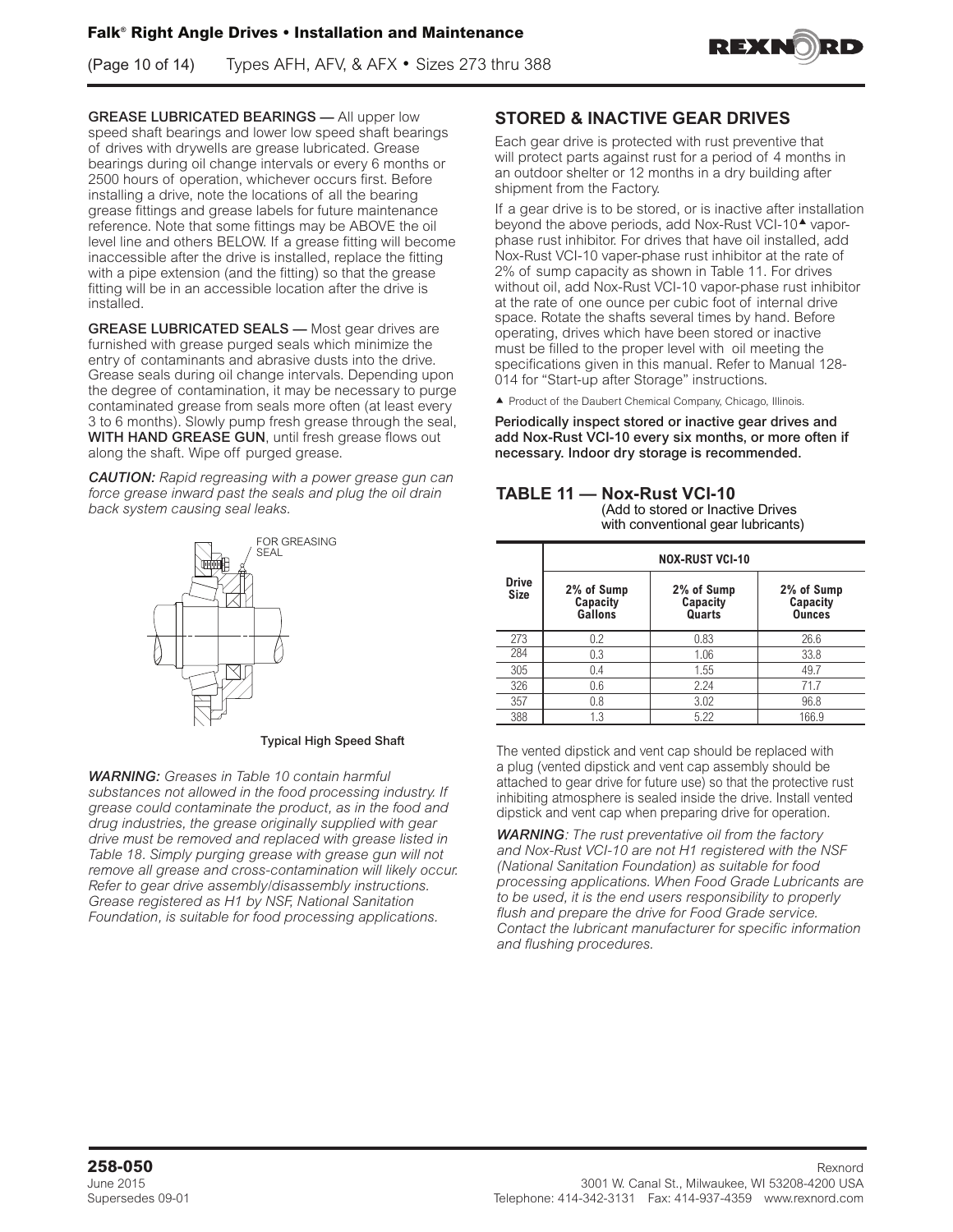



Types AFH, AFV, & AFX • Sizes 273 thru 388 (Page 11 of 14)

### **FOOD GRADE LUBRICANTS**

Guidance for selecting petroleum-based and syntheticbased food grade lubricants are shown below in Table 12. For general lubrication guidlines, refer to the first part of the "Lubrication Recomendation" Section.

#### **FOOD GRADE LUBRICANT SELECTION PROCESS**

- 1. Refer to Table 13 or 14 for proper lubricant viscosity grade based on ambient temperature range.
- 2. Refer to Table 12 for summary of food grade lubricant type.
- 3. Using proper food grade lubricant table and viscosity grade, select desired lubricant manufacturer name.
- 4. Refer to Table 5 for approximate oil capacity to purchase.

### **TABLE 12 — Summary of Food Grade Lubricants and Greases**

| Petroleum-Based                                 |                                                     |  |  |  |
|-------------------------------------------------|-----------------------------------------------------|--|--|--|
| R & O Inhibited<br>See Table 15A                | Extreme Pressure (EP)<br>See Table 15B              |  |  |  |
| Synthetic Lubricant, Polyalphaolefin Type (PAO) |                                                     |  |  |  |
| R & O Inhibited<br>See Table 16A                | Extreme Pressure (EP)<br>See Table 16B              |  |  |  |
|                                                 | Synthetic Lubricant, Polyalkylene Glycol Type (PAG) |  |  |  |
| Extreme Pressure (EP)<br>See Table 17           |                                                     |  |  |  |
| <b>Food Grade Grease</b>                        |                                                     |  |  |  |
| See Table 18                                    |                                                     |  |  |  |

#### **TABLE 13 — Viscosity Grade Recommendations For Food Grade Petroleum-Based Lubricants**

| <b>Output</b>   | <b>Ambient Temperature Range</b> |                                                        |                                                                            |             |  |  |  |
|-----------------|----------------------------------|--------------------------------------------------------|----------------------------------------------------------------------------|-------------|--|--|--|
| <b>RPM</b>      |                                  | +15 $^{\circ}$ to +60 $^{\circ}$ F<br>$(-9° to +16°C)$ | +50 $^{\circ}$ to +125 $^{\circ}$ F<br>$(+10^{\circ}$ to +52 $^{\circ}$ C) |             |  |  |  |
|                 | <b>ISO-VG</b>                    | <b>AGMA</b>                                            | <b>ISO-VG</b>                                                              | <b>AGMA</b> |  |  |  |
| <b>Below 80</b> | 150                              | 4                                                      | 320                                                                        |             |  |  |  |
| 80 & Above      | 150                              |                                                        | 220                                                                        | 5           |  |  |  |

OIL PUMPS - When selecting a lubricant for a gear drive equipped with an oil pump, cold temperature oil viscosity is important. Lubricant viscosity at start-up generally should not exceed 1725 cSt (8,000 SSU). When exceeding this viscosity, pump cavitation is possible, preventing oil circulation. A sump heater may be required or it may be possible to use a lower viscosity oil to minimize pump cavitation.

#### FOOD GRADE LUBRICANTS (TABLES 15A, 15B, 16A,

16B, 17 & 18) — Food grade lubricants are a class of lubricants registered as H1 by NSF, National Sanitation Foundation. They contain base stock and additives which comply with Food and Drug Administration Title 21 CFR 178.3570 regulations for lubricants with incidental food contact. Base stock can be petroleum oil or different types of synthetic lubricant. Food grade lubricants are not same as biodegradable or environmentally friendly lubricants.

Rust and corrosion inhibitors used to protect gear drive during shipment are not qualified as food grade fluids. Flush out inhibitor oil before filling with food grade lubricant.

Tables 15A, 15B, 16A, 16B, 17 & 18 list food grade lubricants that have performance properties meeting Rexnord/Falk specifications. They are not exclusive recommendations but serve as a guide for making proper lubricant selections.

CLIMATE CONDITIONS — Ambient temperature in immediate vicinity of gear drive is very important for determining viscosity grade. Table 13 provides viscosity grade selections for petroleum-based lubricants. See Table 14 for synthetic lubricants.

Polyalkylene glycols (PAG) are another class of synthetic lubricants. They have similar performance properties as PAO synthetics - low pour point, stable at elevated temperatures, and high viscosity index. PAG's have exceptional tolerance to water contamination.

*WARNING: Polyalkylene glycols (PAG's) are not compatible with petroleum mineral oil or PAO synthetic lubricants and must not be topped off with either lubricant. In addition, petroleum mineral oils or PAO synthetic lubricants must not be used to top off systems containing PAG's. Do not use PAG's in gear drives with painted interior housing walls unless paint compatibility is checked. Compatibility with oil seals and gasket materials must be checked prior to use. PAG lubricants are not compatible with polycarbonate sight glass. Use glass sight glass.*

|  | TABLE 14 - Viscosity Grade Recommendations For Food Grade Synthetic Lubricants |  |
|--|--------------------------------------------------------------------------------|--|
|--|--------------------------------------------------------------------------------|--|

|                        |          |                                                            | <b>Cold Climates</b> |                  |            |                                                                    |                                     | <b>Normal Climates</b>              |                                     |                                |  |
|------------------------|----------|------------------------------------------------------------|----------------------|------------------|------------|--------------------------------------------------------------------|-------------------------------------|-------------------------------------|-------------------------------------|--------------------------------|--|
| Output<br><b>RPM</b>   |          | $-30^\circ$ to +10°F<br>$(-34^{\circ}$ to $-12^{\circ}$ C) | $-15^\circ$ to +50°F | (–26° to +10°C). |            | $0^\circ$ to +80 $^\circ$ F<br>$(-18^{\circ}$ to +27 $^{\circ}$ C) | +10 $^{\circ}$ to +125 $^{\circ}$ F | $(-12^{\circ}$ to +52 $^{\circ}$ C) | +20 $^{\circ}$ to +125 $^{\circ}$ F | $(-7^\circ$ to +52 $^\circ$ C) |  |
|                        | ISO-VG   | AGMA                                                       | ISO-VG               | AGMA             | ISO-VG     | AGMA                                                               | ISO-VG                              | AGMA                                | ISO-VG                              | AGMA                           |  |
| Below 80<br>80 & Above | 32<br>32 |                                                            | 68<br>68             |                  | 150<br>150 |                                                                    | 320<br>220                          |                                     | 320<br>320                          |                                |  |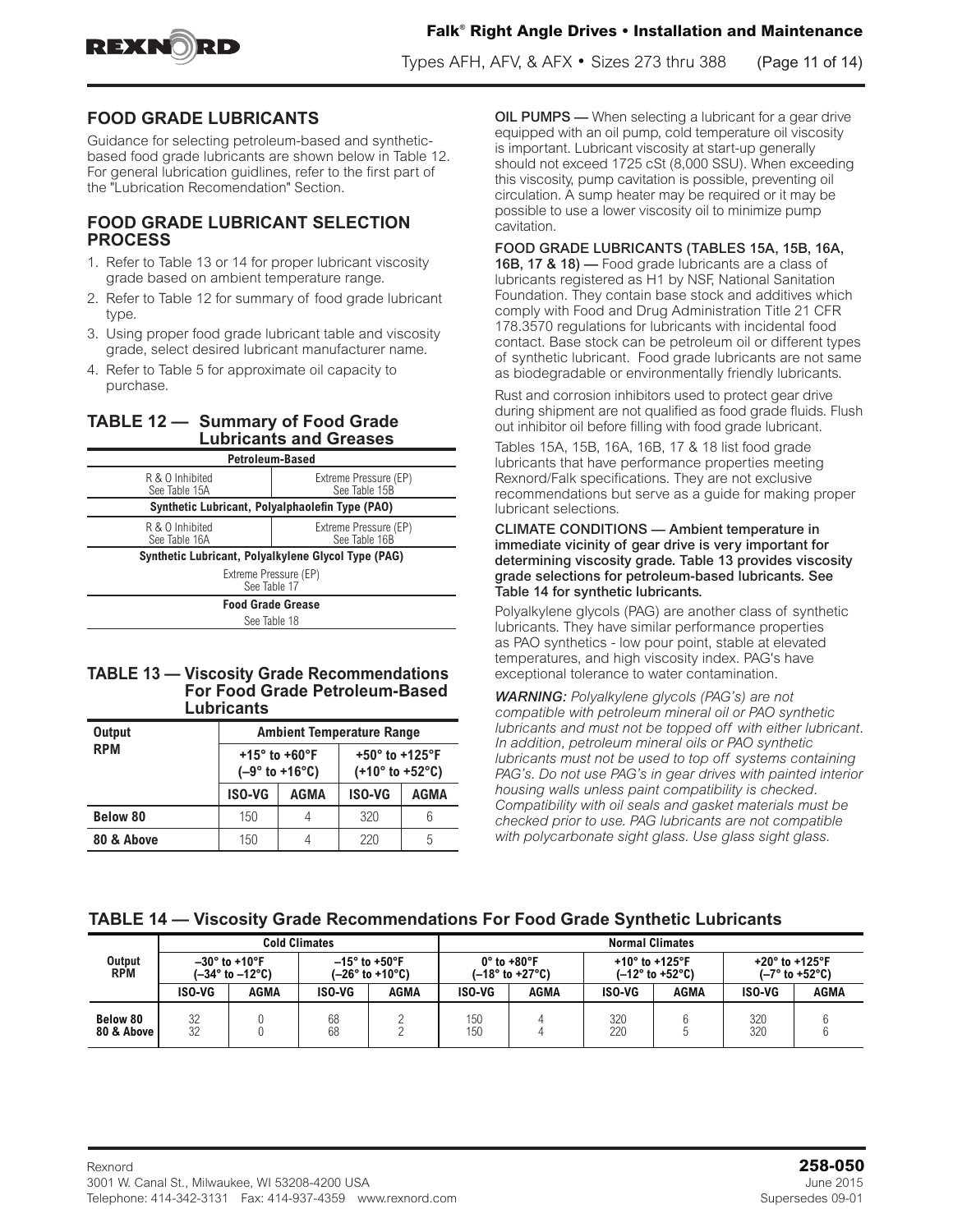(Page 12 of 14) Types AFH, AFV, & AFX • Sizes 273 thru 388

### **PREVENTIVE MAINTENANCE**

AFTER FIRST WEEK - Check alignment of total system and realign where necessary. Also tighten all external bolts and plugs where necessary. DO NOT readjust the internal gear or bearing settings in the drive, these were permanently set at the Factory.

AFTER FIRST MONTH — Proceed as follows:

- 1. Operate drive until old sump oil reaches normal operating temperature. Shut down drive and drain immediately.
- 2. Immediately flush drive with an oil of the same type and viscosity grade as the original charge (warmed to approximately 100°F (38°C) in cold weather) by rapidly pouring or pumping a charge equal to 25 -100% of the initial fill volume or until clean oil flows through the drain.
- 3. Close the drain and refill the drive to the correct level with new oil of the correct type and viscosity.

#### PERIODICALLY —

- 1. Check the oil level of the drive when it is stopped and at ambient temperature. Add oil if needed. If the oil level is ABOVE the high oil level mark on the dipstick, have the oil analyzed for water content. Moisture in the oil may indicate that a seal or the heat exchanger is leaking. If so, replace the defective part immediately and change the oil. DO NOT fill above the mark indicated as leakage or undue heating may result.
- 2. Check coupling alignment to make certain that foundation settling has not caused excessive misalignment.
- 3. If drive is equipped with a fan, periodically clean accumulated foreign matter from the fan, guard, and deflector.
- 4. If drive is equipped with a torque arm, check for free movement.
- 5. Purge grease from grease lubricated seals WITH HAND GREASE GUN. Regrease those bearings requiring grease lubrication.

### **LUBRICANT ANALYSIS AND CHANGES**

OIL ANALYSIS REPORT (FOOD GRADE) — Checking oil condition at regular intervals is recommended. Analyze oil samples approximately every 1000 hours for food grade petroleum lubricants or every 3000 hours for food grade synthetic lubricants. In the absence of more specific limits, the guidelines listed below may be used to indicate when to change food grade lubricants:

- 1. Water content is greater than 500 ppm (parts per million) (0.05%).
- 2. Iron content exceeds 150 ppm.
- 3. Silicon (dust/dirt) exceeds 25 ppm, above reference sample from new oil container.
- 4. Copper content exceeds 75 ppm.
- 5. TAN (Total Acid Number) 50% increase above reference sample from new oil container.
- 6. Viscosity changes more than  $\pm 15\%$ .
- 7. Solid particle contamination code exceeds 25/22/18 for particle sizes ≥4/≥6/≥14 microns, respectively per ISO 4406.

#### **TABLE 15A — Food Grade Petroleum-Based R & O (Rust & Oxidation) Inhibited Lubricants — NSF (National Sanitation Foundation) H1 Registered** Maximum operating temperature of lubricants 200°F (93°C)

|                                            | ີ                       |                         |                         |
|--------------------------------------------|-------------------------|-------------------------|-------------------------|
| <b>ISO Viscosity Grade</b>                 | 150                     | 220                     | 320                     |
| <b>AGMA Viscosity Grade</b>                |                         |                         |                         |
| Viscosity cSt @ 40 $\degree$ C $\triangle$ | 135-165                 | 198-242                 | 288-352                 |
| Viscosity SSU @ 100°F                      | 626-765                 | 918-1122                | 1335-1632               |
| <b>Manufacturer</b>                        | <b>Lubricant Name</b>   | <b>Lubricant Name</b>   | <b>Lubricant Name</b>   |
| <b>Bel-Ray Company, Inc.</b>               | No-Tox Gear Oil ISO 150 | No-Tox Gear Oil ISO 220 | No-Tox Gear Oil ISO 320 |
| <b>Kluber Lubrication</b>                  | Paralig P 150           | $- - -$                 |                         |
| Lubriplate Lubricants Co.                  | Lubriplate FMO 900-AW   | Lubriplate FMO 1100-AW  | Lubriplate FMO 1700-AW  |

 $\blacktriangle$  Kinematic viscosity in units of mm<sup>2</sup>/S is equivalent to cSt (centistokes)

### **TABLE 15B — Food Grade Petroleum-Based EP (Extreme Pressure) Lubricants — NSF (National Sanitation Foundation) H1 Registered**

Maximum operating temperature of lubricants 200°F (93°C)

| <b>ISO Viscosity Grade</b>                 | 150                   | 220                   | 320                   |
|--------------------------------------------|-----------------------|-----------------------|-----------------------|
| <b>AGMA Viscosity Grade</b>                |                       |                       |                       |
| Viscosity cSt @ 40 $\degree$ C $\triangle$ | 135-165               | 198-242               | 288-352               |
| Viscosity SSU @ 100°F                      | 626-765               | 918-1122              | 1335-1632             |
| <b>Manufacturer</b>                        | <b>Lubricant Name</b> | <b>Lubricant Name</b> | <b>Lubricant Name</b> |
| Petro-Canada                               | Purity FG EP 150      | Purity FG EP 220      | Purity FG EP 320      |
| <b>Total Lubricants USA, Inc.</b>          | Nevastane EP 150      | Nevastane EP 220      | Nevastane EP 320      |

 $\blacktriangle$  Kinematic viscosity in units of mm<sup>2</sup>/S is equivalent to cSt (centistokes)

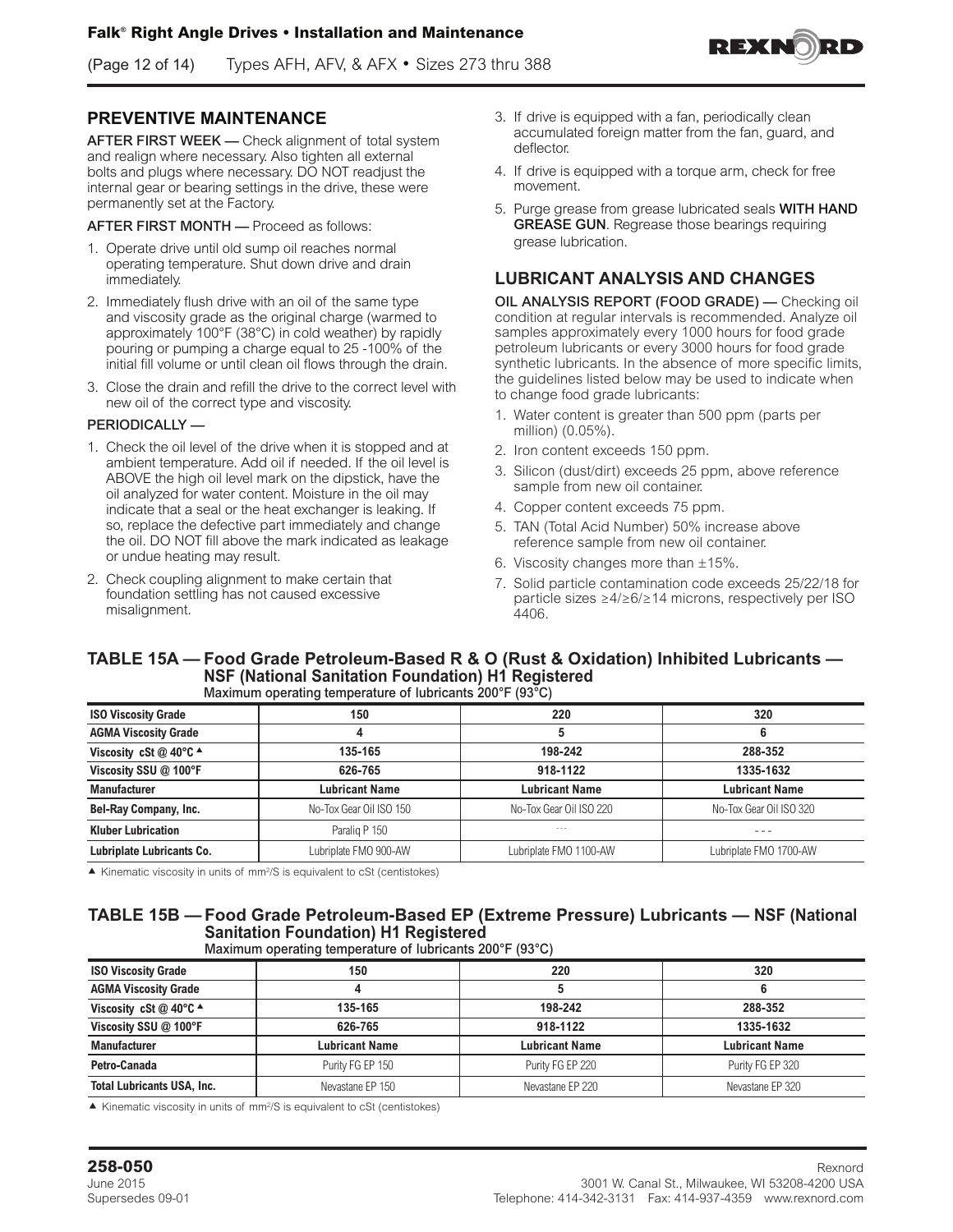

#### **TABLE 16A — Food Grade Synthetic PAO (Polyalphaolefin) R & O (Rust & Oxidation) Inhibited Lubricants — NSF (National Sanitation Foundation) H1 Registered** Maximum operating temperature of lubricants 200°F (93°C)

| <b>ISO Viscosity Grade</b>        | 32                       | 68                       | 150                       | 220                       | 320                       |  |  |
|-----------------------------------|--------------------------|--------------------------|---------------------------|---------------------------|---------------------------|--|--|
| <b>AGMA Viscosity Grade</b>       |                          |                          | л                         |                           |                           |  |  |
| Viscosity cSt @ 40°C ^            | 28.2-35.2                | 61.2-74.8                | 135-165                   | 198-242                   | 288-352                   |  |  |
| Viscosity SSU @ 100°F             | 134-164                  | 284-347                  | 626-765                   | 918-1122                  | 1335-1632                 |  |  |
| <b>Manufacturer</b>               | Lubricant Name           | <b>Lubricant Name</b>    | <b>Lubricant Name</b>     | Lubricant Name            | <b>Lubricant Name</b>     |  |  |
| <b>ExxonMobil</b>                 | Mobil SHC Cibus 32       | Mobil SHC Cibus 68       | Mobil SHC Cibus 150       | Mobil SHC Cibus 220       | Mobil SHC Cibus 320       |  |  |
| <b>Kluber Lubrication</b>         | Kluberoil 4 UH1 N 32     | Kluberoil 4 UH1 N 68     | Kluberoil 4 UH1 N 150     | Kluberoil 4 UH1 N 220     | Kluberoil 4 UH1 N 320     |  |  |
| Lubriplate Lubricants Co.         | Lubriplate SFGO Ultra 32 | Lubriplate SFGO Ultra 68 | Lubriplate SFGO Ultra 150 | Lubriplate SFGO Ultra 220 | Lubriplate SFGO Ultra 320 |  |  |
| <b>Total Lubricants USA. Inc.</b> | Nevastane SL 32          | Nevastane SL 68          | Nevastane SL 150          | Nevastane SL 220          | Nevastane SL 320          |  |  |

 $\blacktriangle$  Kinematic viscosity in units of mm<sup>2</sup>/S is equivalent to cSt (centistokes)

#### **TABLE 16B — Food Grade Synthetic PAO (Polyalphaolefin) EP (Extreme Pressure) Lubricants — NSF (National Sanitation Foundation) H1 Registered** Maximum operating temperature of lubricants 200°F (93°C)

| <b>ISO Viscosity Grade</b>                 | 32             | 68                    | 150                   | 220                        | 320                   |  |  |
|--------------------------------------------|----------------|-----------------------|-----------------------|----------------------------|-----------------------|--|--|
| <b>AGMA Viscosity Grade</b>                |                |                       |                       |                            |                       |  |  |
| Viscosity cSt @ 40 $\degree$ C $\triangle$ | 28.2-35.2      | 61.2-74.8             | 135-165               | 198-242                    | 288-352               |  |  |
| Viscosity SSU @ 100°F                      | 134-164        | 284-347               | 626-765               | 918-1122                   | 1335-1632             |  |  |
| <b>Manufacturer</b>                        | Lubricant Name | <b>Lubricant Name</b> | <b>Lubricant Name</b> | <b>Lubricant Name</b>      | <b>Lubricant Name</b> |  |  |
| Petro-Canada                               | ---            | ---                   | ---                   | Purity FG Synthetic EP 220 | $- - -$               |  |  |

 $\blacktriangle$  Kinematic viscosity in units of mm<sup>2</sup>/S is equivalent to cSt (centistokes)

### **TABLE 17 — Food Grade Synthetic PAG (Polyalkylene Glycol) EP (Extreme Pressure) Lubricants — NSF (National Sanitation Foundation) H1 Registered**

Maximum operating temperature of lubricants 200°F (93°C) See Warning Note below.

| <b>ISO Viscosity Grade</b>                 | 32                    | 68                    | 150                            | 220                            | 320                            |
|--------------------------------------------|-----------------------|-----------------------|--------------------------------|--------------------------------|--------------------------------|
| <b>AGMA Viscosity Grade</b>                |                       |                       |                                |                                |                                |
| Viscosity cSt @ 40 $\degree$ C $\triangle$ | 28.2-35.2             | 61.2-74.8             | 135-165                        | 198-242                        | 288-352                        |
| Viscosity SSU @ 100°F                      | 134-164               | 284-347               | 626-765                        | 918-1122                       | 1335-1632                      |
| <b>Manufacturer</b>                        | <b>Lubricant Name</b> | <b>Lubricant Name</b> | <b>Lubricant Name</b>          | <b>Lubricant Name</b>          | <b>Lubricant Name</b>          |
| <b>Exxon Mobil</b>                         | ---                   | - - -                 | Glygoyle 150                   | Glygoyle 220                   | Glygoyle 320                   |
| <b>Kluber Lubrication</b>                  | ---                   | ---                   | Klubersynth UH1 6-150          | Klubersynth UH1 6-220          | Klubersynth UH1 6-320          |
| Lubriplate                                 |                       |                       | PGO-FGL Synthetic Gear Oil 150 | PGO-FGL Synthetic Gear Oil 220 | PGO-FGL Synthetic Gear Oil 320 |

*WARNING: Polyalkylene glycol (PAG) lubricants are not compatible with petroleum mineral oils or PAO synthetic lubricants. PAG's must not be mixed or used to top off either petroleum mineral oils or PAO synthetic lubricants.* 

 $\blacktriangle$  Kinematic viscosity in units of mm<sup>2</sup>/S is equivalent to cSt (centistokes)

Guidelines for when to change food grade polyalkylene glycol type lubricant are:

- 1. Water content is greater than 3%.
- 2. Iron content exceeds 150 ppm.
- 3. Silicon (dust/dirt) exceeds 25 ppm, above reference sample from new oil container.
- 4. Copper content exceeds 75 ppm.
- 5. Viscosity changes more than  $\pm 15\%$ .
- 6. Solid particle contamination code 25/22/18 per ISO 4406.

Laboratory analysis is recommended for optimum lubricant life and gear drive performance.

PETROLEUM LUBRICANTS (FOOD GRADE) — In the absence of oil analysis, change gear oils every 6 months or 2500 operating hours, whichever occurs first. Change oil more frequently when gear drives operate in extremely humid, chemical or dust laden atmospheres. In these cases, lubricants should be changed every 3 to 4 months or 1500 to 2000 hours. If the drive is operated in an area where temperatures vary with the seasons, change the oil viscosity grade to suit the temperature, refer to Table 13. Lubricant suppliers can test oil from the drive periodically and recommend economical change schedules.